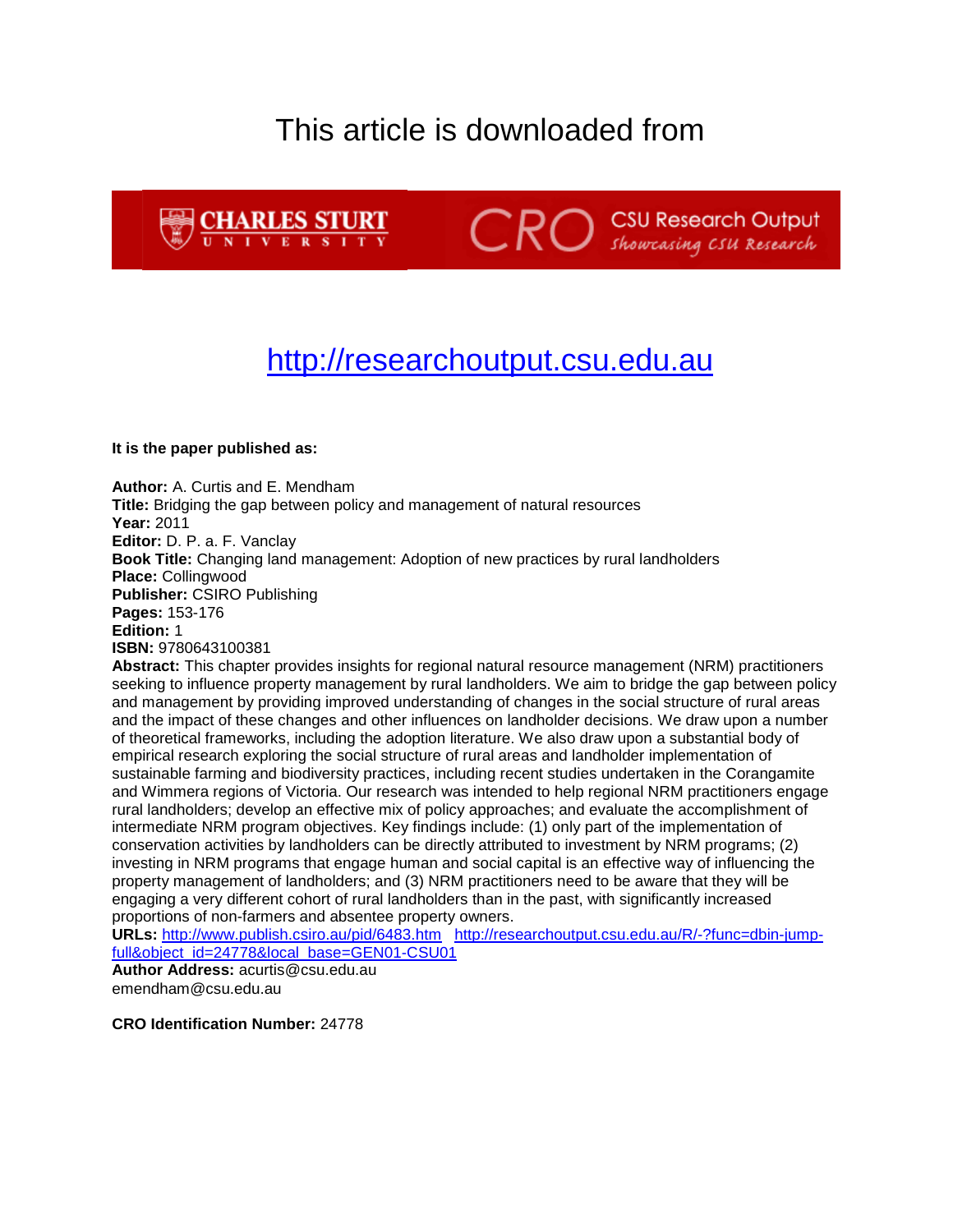# 10. Bridging the gap between policy and management of natural resources

# **Allan Curtis and Emily Mendham**

# SUMMARY

This chapter provides insights for regional natural resource management (NRM) practitioners seeking to influence property management by rural landholders. We aim to bridge the gap between policy and management by providing improved understanding of changes in the social structure of rural areas and the impact of these changes and other influences on landholder decisions. We draw upon a number of theoretical frameworks, including the adoption literature. We also draw upon a substantial body of empirical research exploring the social structure of rural areas and landholder implementation of sustainable farming and biodiversity practices, including recent studies undertaken in the Corangamite and Wimmera regions of Victoria. Our research was intended to help regional NRM practitioners engage rural landholders; develop an effective mix of policy approaches; and evaluate the accomplishment of intermediate NRM program objectives. Key findings include: (1) only part of the implementation of conservation activities by landholders can be directly attributed to investment by NRM programs; (2) investing in NRM programs that engage human and social capital is an effective way of influencing the property management of landholders; and (3) NRM practitioners need to be aware that they will be engaging a very different cohort of rural landholders than in the past, with significantly increased proportions of non-farmers and absentee property owners.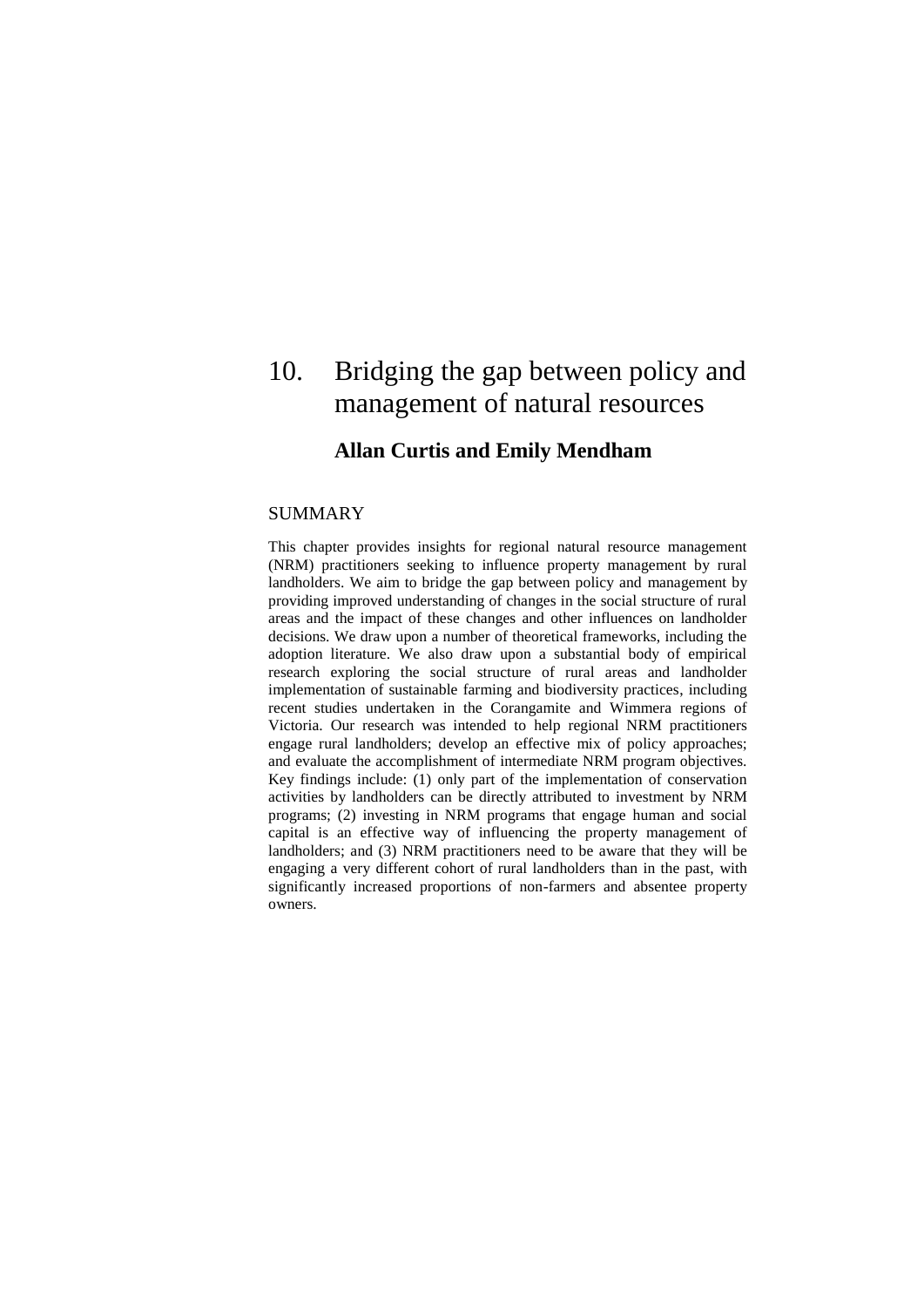# 10.1 INTRODUCTION

NRM in Australia is increasingly structured around a regional delivery model where planning and implementation is guided by national and state priorities. In such a geographically large country, there are compelling reasons for managing at a bio-regional level. The regional scale is considered the most appropriate to support NRM that is holistic (covers all landscape elements); systematic (considers the interactions between elements); and comprehensive (embraces the range of values attached to landscapes) (Bammer et al. 2005). The regional scale also has attractions for policy and program managers concerned about the efficient and effective management of public funds (Curtis and Lockwood 2000).

Given the scale of land and water degradation and the relatively small tax base from which to fund remediation, Australians have relied heavily on the voluntary work of around 120,000 farming families who manage most of the continent. In some instances, regional NRM practitioners deliberately seek to engage individual landholders in practice change. One example would be where a landholder manages all or part of a critical environmental asset. As Pannell et al. (2006) and the authors of other chapters explain, engaging landholders in practice change is complex and difficult, not the least because there is a potentially large set of factors influencing decisions and these vary according to each technology and landholder context. Even the concept of implementation is problematic. For example, when does a trial change in practice represent implementation? In many instances, personal engagement with individuals by regional NRM practitioners will not be feasible or even necessary. However, it should be possible for regional NRM practitioners to develop a suite of policy instruments that meet the diverse needs of landholders and are adapted over time. An effective suite of policy instruments might include one-to-one or group extension, offering to share the cost of work on private land; and regulation that ensures landholders meet a duty of care for the environment (Dovers and Mobbs 1997).

Despite the inherent appeal of regionalism, the 56 regional NRM bodies established in the Australian states since the early 1990s have faced a myriad of challenges (Paton et al. 2004). As the experience with watershed organisations in the United States confirms, regional NRM practitioners will find it difficult to engage landholders who typically identify and operate at the local scale (Curtis et al. 2005). Regional NRM practitioners have also struggled with the task of evaluating the outcomes of investments made through regional plans (Paton et al. 2004). Insufficient attention by federal and state agencies to the monitoring of trends in resource condition is part of the explanation of the strong critique delivered by successive Australian National Audit Office (ANAO 1997; 1998; 2001; 2008) reviews of major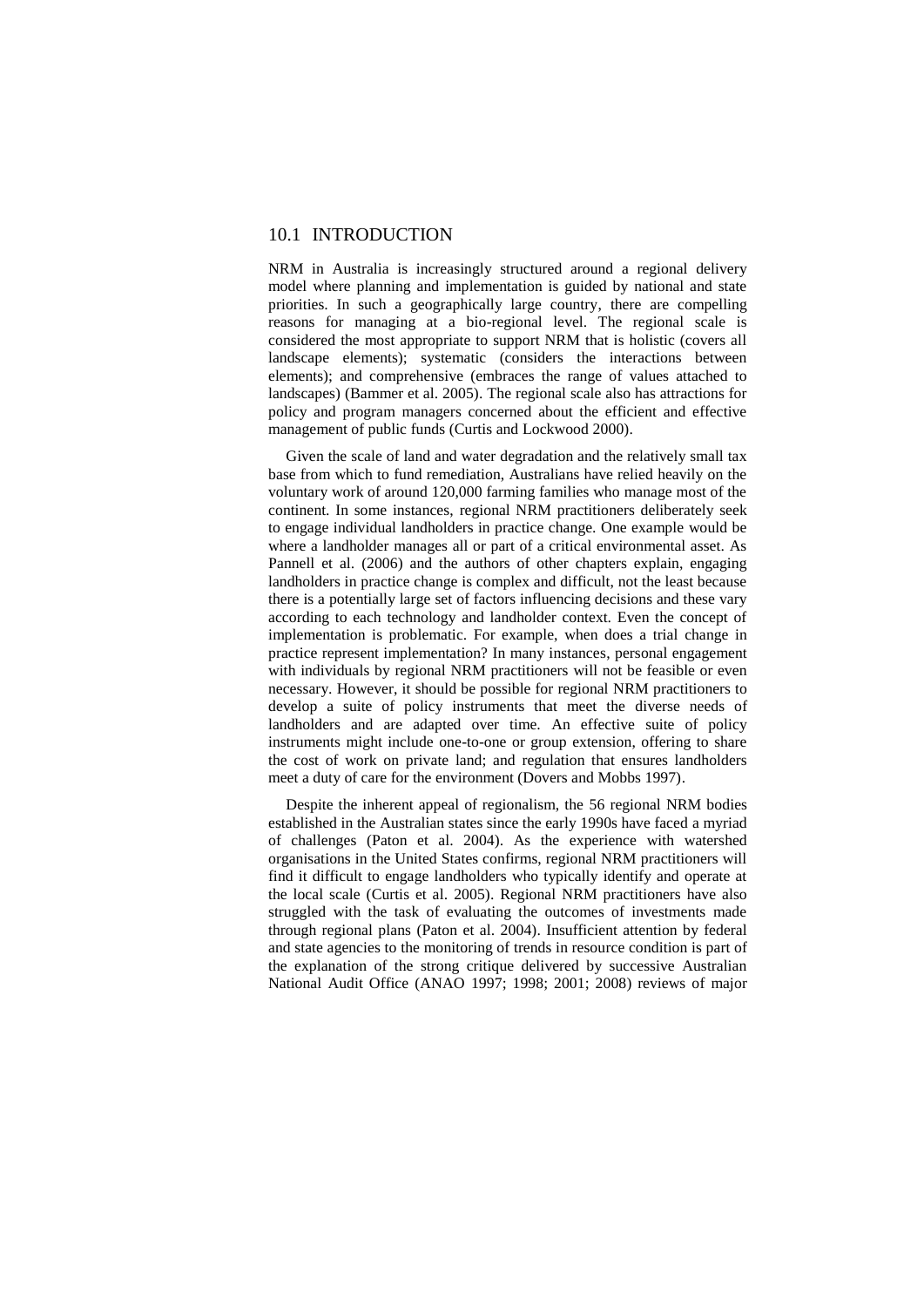NRM programs. The challenges of landholder engagement, implementation and evaluation are related. One way to measure program effectiveness is by using intermediate measures of program objectives, including the implementation of practices expected to lead to improved resource condition outcomes (Curtis et al. 1998).

The research findings presented in this chapter should provide the knowledge base to underpin improved performance by regional NRM practitioners as they engage rural landholders, develop a suite of policy instruments and evaluate NRM program outcomes. We draw upon a substantial body of empirical research where the lead author has explored the social structure of rural areas and landholder implementation of sustainable farming and biodiversity conservation practices. Instead of relying on the analysis of secondary data, this research has collected and analysed large samples of spatially referenced survey data provided directly by rural landholders. The most recent studies were undertaken in the Corangamite and Wimmera regions of Victoria (Curtis et al. 2006; Curtis et al. 2008b). With surveys in 2002 (Curtis and Byron 2002) and 2007 (Curtis et al. 2008b) in the Wimmera region, we are able to draw upon the only longitudinal study of this type in an Australian region. Our view is that the two regions we studied provide a robust snapshot of the majority of the Victorian Catchment Management Authority (CMA) regions, with the possible exception of the irrigated areas along the Murray.

In the next section, we explain our survey approach, including our reasons for collecting spatially-referenced data. We present our key findings including the importance of voluntary work by landholders, the efficacy of programs that engage and build human and social capital, and the challenge being faced by many NRM practitioners who are beginning to work with a significantly different cohort of rural landholders than previously.

# 10.2 BACKGROUND

Our experience working with regional organisations across three states suggests that social researchers can make important contributions to the knowledge base that underpins regional NRM. The groups we have worked with said that their first priority was for social research that would assist them to:

- 1. identify and refine investment priorities;
- 2. develop and improve engagement with private landholders;
- 3. choose from amongst the mix of policy instruments available to accomplish resource condition targets; and
- 4. evaluate the achievement of intermediate NRM objectives over time.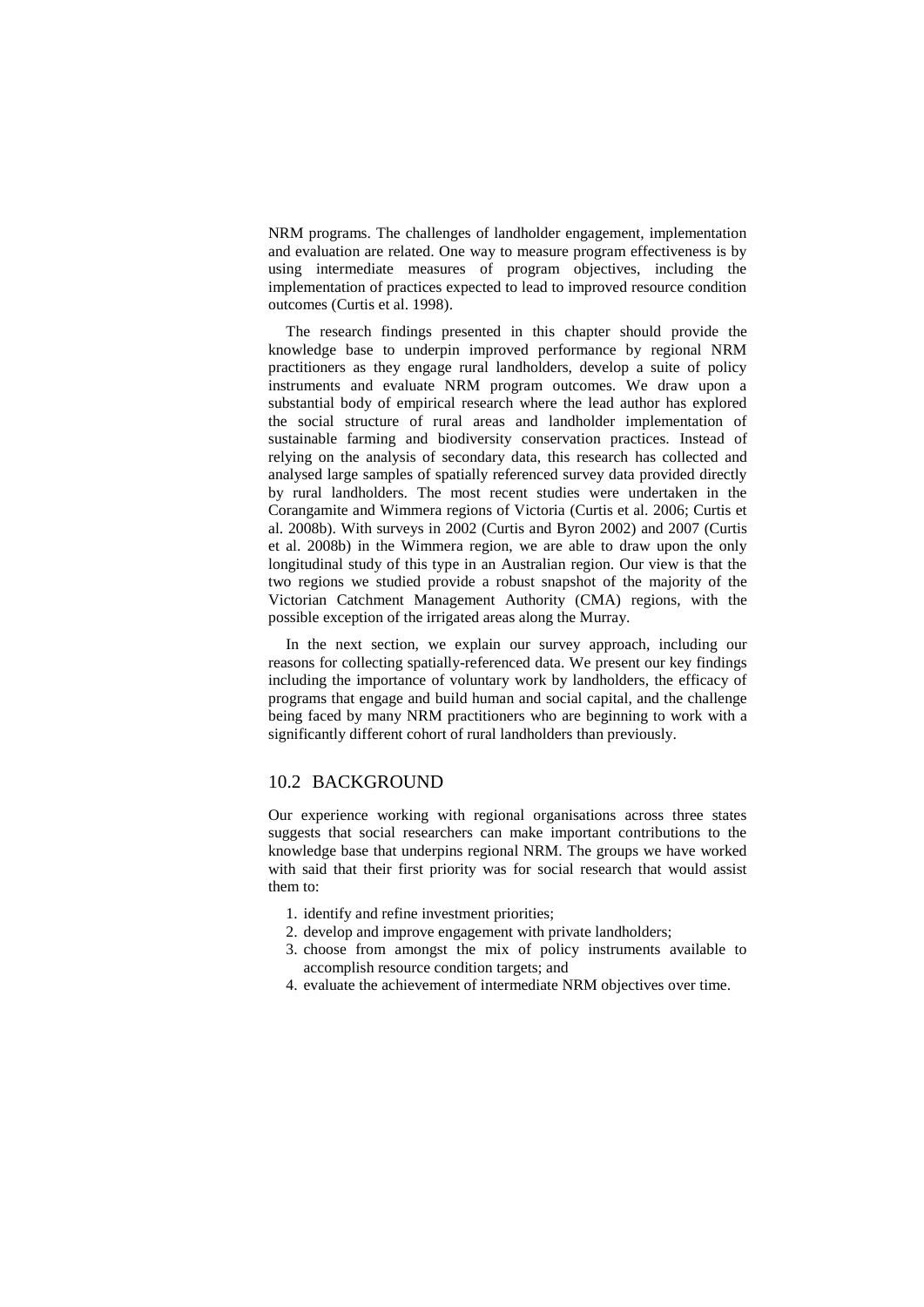Of course, there are many ways to accomplish these tasks (Cavaye 2003; Curtis et al. 2005). The analysis of data collected through farm and household censuses can provide useful information, particularly about trends in the social structure of regions (Barr et al. 2000). However, as Shultz et al. (1998) and Curtis et al. (2001) have demonstrated, these data are unlikely to satisfy regional NRM practitioners who need to understand the factors influencing property management by private landholders. In the first instance, these national data collection processes are unlikely to address most of the topics for which data are needed. The second major limitation is that data is typically only available at aggregates of 200 households or so for each local government area. It is impossible to explore the factors affecting individual landholder implementation with these aggregated data sets.

With limited resources to fund social research, our regional partners chose to focus on gathering spatially-referenced socio-economic data using a mail survey to rural landholders that would enable them to address each of the four topics identified above. Drawing on our experience working with regional groups in Victoria, Queensland and New South Wales in the period 1998 to 2002 (e.g. Curtis et al. 2000; Byron and Curtis 2002a, 2002b); the extensive literature on adoption studies in Australia (e.g. Vanclay 1992, 2004; Barr and Cary 1992; Cary et al. 2002); our studies of adoption of sustainable farming practices (Curtis and De Lacy 1996), native grasses (Millar and Curtis 1997), farm forestry (Race and Curtis 1998), riparian areas (Curtis and Robertson 2003a) and native vegetation (Mendham et al. 2007); and our understanding of program evaluation theory (Cook and Shadish 1986; Patton 1990) and experience with NRM program evaluations (Curtis et al. 1998); we identified and refined a set of topics that would provide information to underpin key elements of the work of regional practitioners. This set of topics included each landholder's:

- level of awareness and concern about the social, economic and environmental issues affecting their property and region;
- values they attach to their property;
- knowledge and understanding of processes leading to land and water degradation and of how to implement practices expected to lead to improved resource condition outcomes;
- level of confidence in recommended practices;
- property size;
- on and off-property income and debt levels;
- involvement in short-courses;
- stage-of-life and involvement in succession planning;
- long-term plans for their property;
- information sources:
- current and future landuse;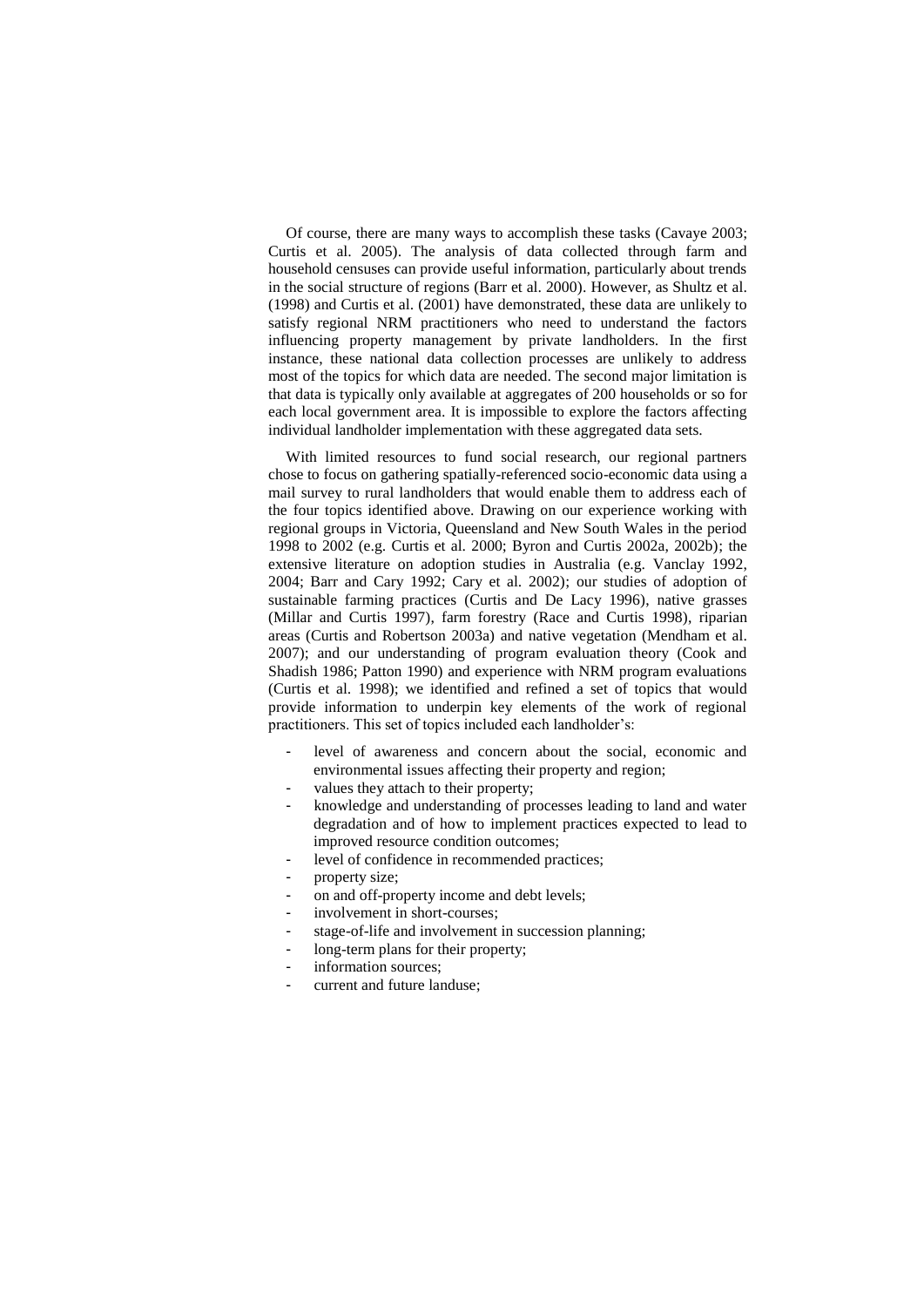- implementation of practices expected to lead to improved resource condition outcomes;
- access to government financial support for implementation; and
- responses to policy instruments expected to change landholder behaviour and achieve regional targets.

The Corangamite NRM region (13,340 km²) is located to the west of the city of Melbourne in the state of Victoria, Australia [Figure 1]. The region has a diverse economy with employment dominated by the manufacturing and services sectors. Land is principally used for agriculture and includes livestock grazing (beef and dairy) and cropping, although agriculture only employs five percent of the population (Corangamite Catchment Management Authority 2003). Access to and from the region to metropolitan Melbourne and the adjoining city of Geelong is enhanced by a fast train route and a high quality road network. Many parts of the region are within a one-hour commute of Melbourne.

The Wimmera catchment (23,500 km²) is located in western Victoria, north west of Corangamite [Figure 1]. The region has a diverse environment, including open forests, agricultural landscapes, the Wimmera River, wetlands, lakes and intermittent streams. The main landuse of the region is broadacre agriculture, with approximately 85 percent of the region cleared of native vegetation. The population of about 50,000 lives mainly in the regional centres of Horsham and Stawell, as well as smaller townships.

Corangamite and Wimmera were selected from the five Victorian regions where our research has been completed because they are the most recent surveys and together provide a robust representation or 'slice' of Victoria (save for Murray irrigation areas). These regions are representative of most of regional Victoria in that they include major cities (Geelong, Colac and Horsham); inland and coastal areas; extensive dryland and irrigation agriculture; areas of high amenity value (the Otways and Grampians National Parks) and areas largely focussed on production. Both regions have a mix of landholders with a full-time focus on production and an increasing influx of 'hobby farmers'. Selecting two regions allows us to compare trends occurring across Victoria without attempting to present more data than space permits or is needed to explain our key findings.

#### **Figure 1 about here**

Local governments in the two regions provided access to ratepayer lists and these were used to compile a list of all rural properties greater than 10 hectares (used to separate rural and urban landuse). These lists included a property identification field that supported spatial referencing of the survey data. The survey design and mail-out employed a modified Dillman (1978) *Total Design Method* process that has been refined through the experience of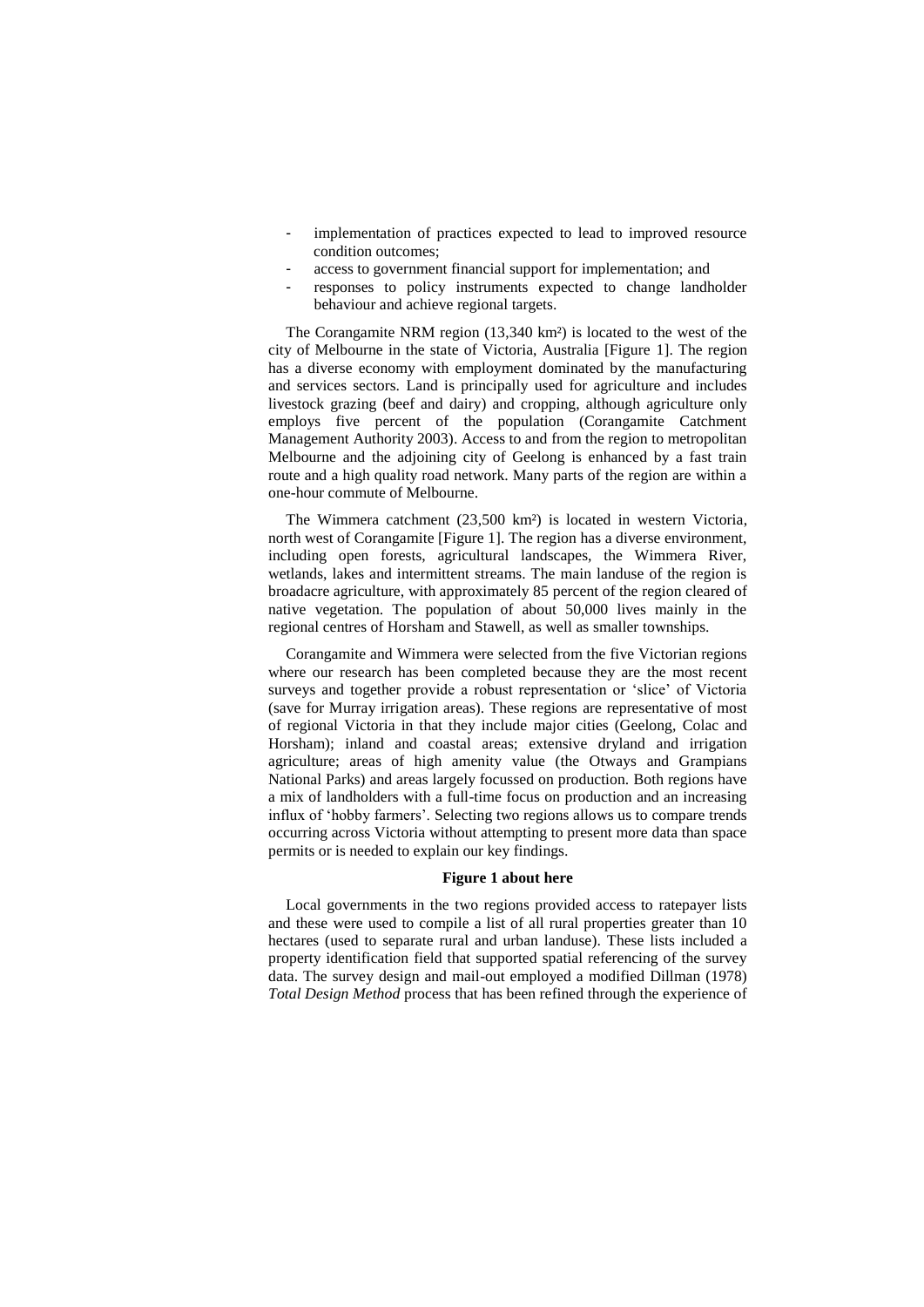successive catchment surveys. Curtis et al. (2005) provides a detailed explanation of the collaborative research process undertaken. In summary, a 12-page survey booklet was developed in collaboration with regional partners, extensively pre-tested through workshops with landholders, and mailed to selected respondents. In the Wimmera 2007 survey, a list of 1,200 landholders was randomly selected from ratepayer lists provided by local governments. After removing multiple listings of properties and known deceased estates, the final mailing list contained 1000 landholders. A final response rate of 56 percent was achieved from this survey (useable n=503). In 2002, surveys were sent to 959 landholders in the Wimmera region from a random sample of 1000 selected from local government lists. A final response rate of 73 percent was achieved (useable n=619). In the Corangamite 2006 survey, the final mailing list contained 972 landholders. A final response rate of 57 percent was achieved (useable n=482).

The survey topics in the Wimmera and Corangamite projects were consistent with those described earlier, but were modified to reflect the context in each region. The practices expected to lead to improved resource condition included in the surveys were slightly different in the two regions [Table 1]. Survey respondents were asked about their implementation of Current Recommended Practices (CRP) for both sustainable agriculture and biodiversity conservation. CRP included in the surveys were identified by Catchment Management Authority (CMA) staff or by participants in the survey pre-testing workshops as those practices expected to lead to improvements in catchment condition. CRP included in the survey can be classified into two groups: those principally related to biodiversity conservation (such as area of trees/shrubs planted); and those related to sustainable agriculture (such as soil tests).

We were conscious that some CRP are relevant to most landholders (i.e. non-specific, such as tree planting), while others are more relevant to particular landholders (i.e. specific, such as implementing minimum tillage in cropping systems). For this research, we identified CRP specific to either cropping (such as direct seeding) or livestock grazing (fencing bush to limit stock access). All respondents were included in calculations of the percentage of respondents implementing the non-specific CRP but only those involved in cropping or livestock enterprises were included in calculations for the proportion of respondents implementing CRP specific to each type of enterprise, or in analyses exploring the factors linked to implementation of CRP. As will be shown in Table 2, specific survey items were included to explore implementation over the full period of a respondent's property management and others explored implementation over much shorter timeframes, mostly the last five years. Seven CRP were common to both surveys.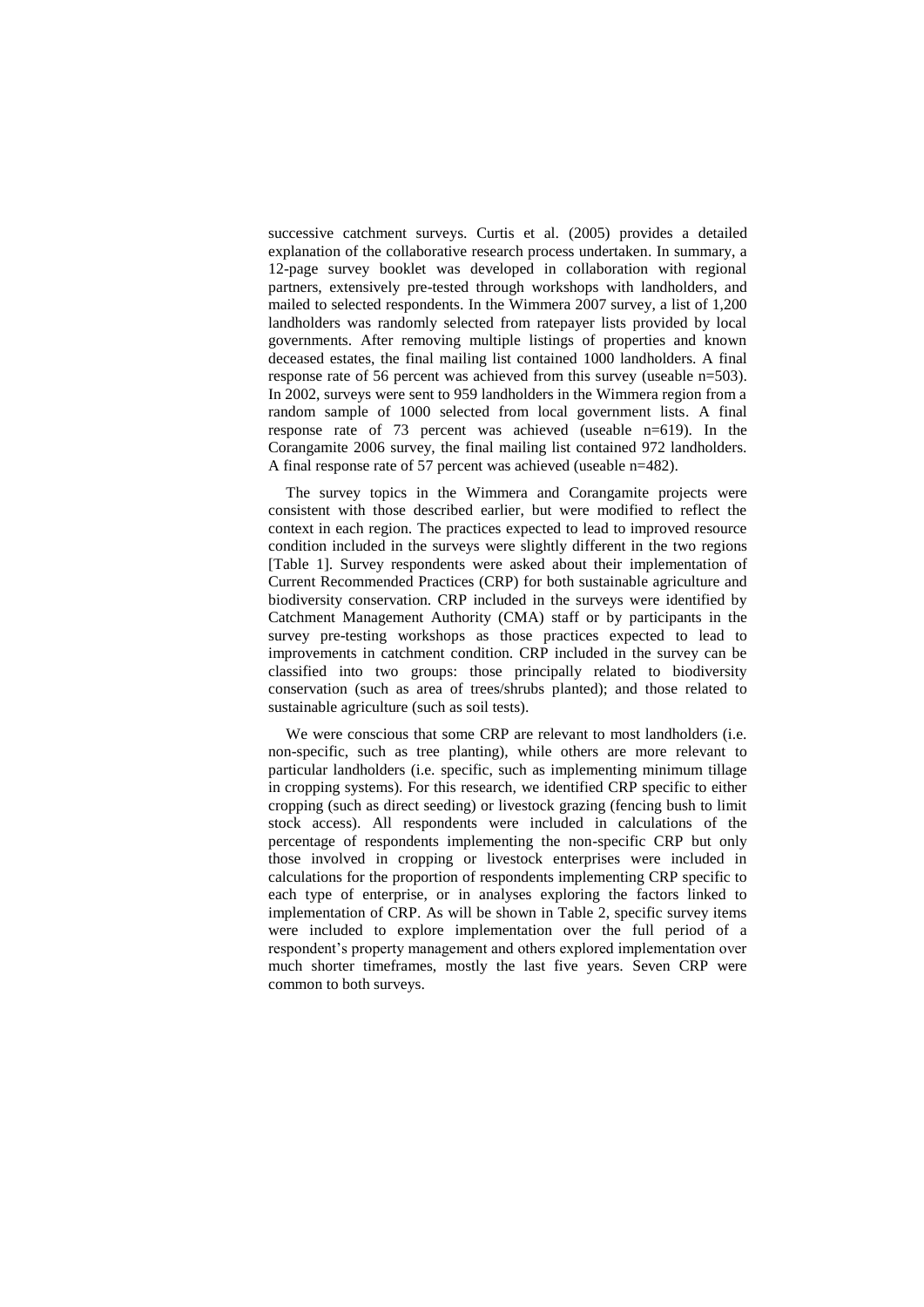### **Table 1 about here**

# 10.3 FINDINGS

#### **Nurture the voluntary work of landholders**

#### *Challenges for NRM practitioners*

The Corangamite survey explored the implementation of 12 CRP through 12 items [Table 2a] and the Wimmera survey 10 CRP through 15 items [Table 2b]. Seven items were common to both surveys. Overall, there were similar levels of implementation in both regions in that more than 50 percent of respondents said they had implemented about half of the CRP in each region (6 of 12 CRP in Corangamite and 4 of 10 CRP in Wimmera). However, there were only two items, both for Corangamite, where more than 60 percent of respondents had implemented the specific CRP. Thus, in both regions the level of adoption is lower than might be seen as desirable. It seems there are considerable challenges for NRM practitioners seeking to engage landholders in these practices.

#### **Tables 2a and 2b about here**

#### *Importance of government funding*

Just over half of the Wimmera respondents (56%) said that work undertaken to implement at least one of the CRP had been supported by the financial or technical resources provided by government, including work that was then implemented by the Wimmera CMA, local landcare group or networks, state government agencies or non-government organisations. Thirty-six percent of Corangamite respondents said government funding had supported work on their property in the past five years. Our analyses established the existence of significant positive relationships between government funding and the implementation of seven out of the 10 CRP in the Wimmera study (Curtis et al. 2008b) and all 12 CRP in the Corangamite study (Curtis et al. 2006), providing a strong evidence base to suggest that government support makes a difference to implementation.

#### *More to the story: the importance of voluntary contributions*

The remainder of this section focuses on the Wimmera region where we have longitudinal data and information about the support from government for implementation of specific CRP. A key finding is that there was no item where more than 50 percent of those implementing a practice said they had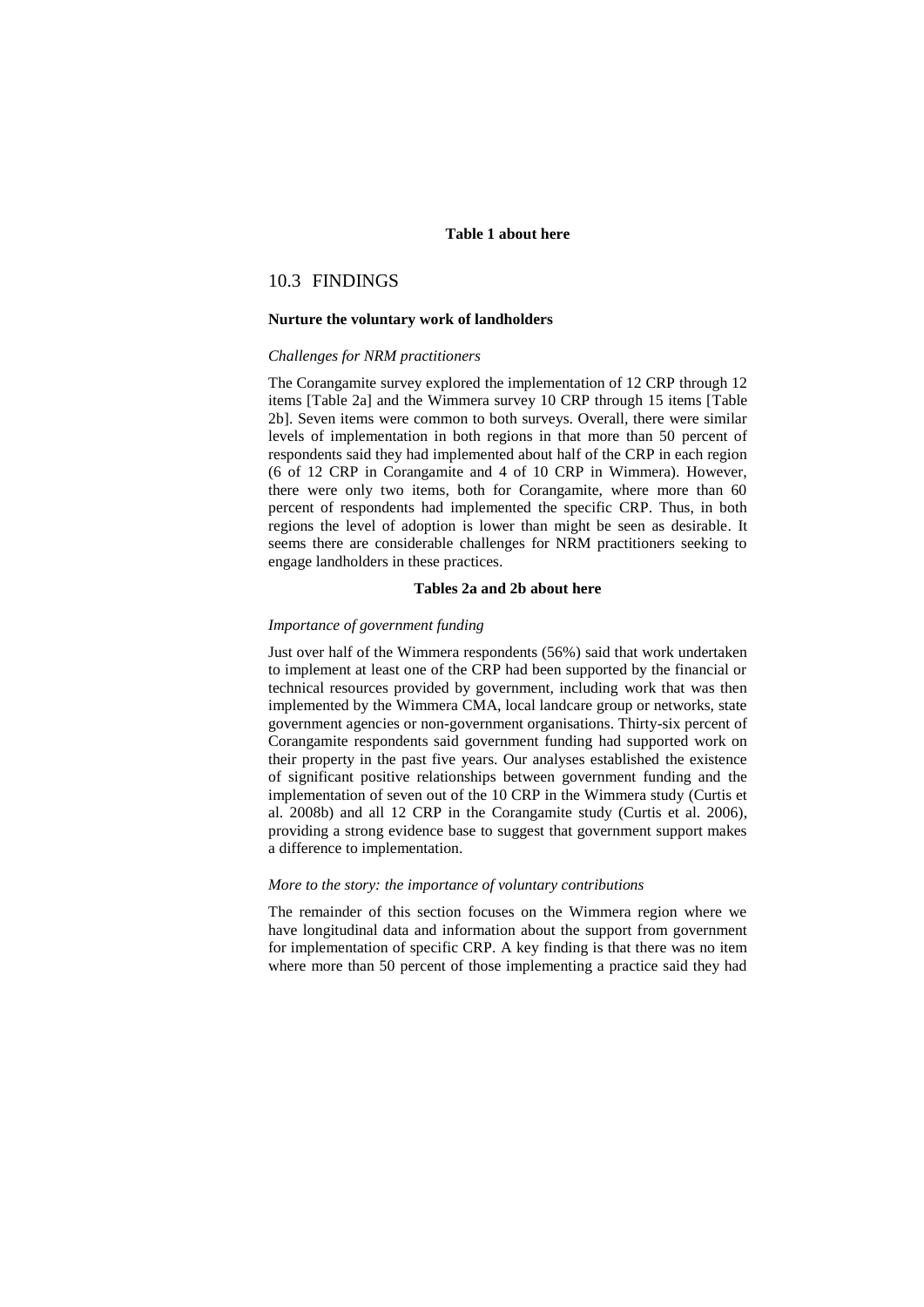been supported by government [Table 3]. In other words, most of those implementing work had done so without direct government support.

#### **Table 3 about here**

#### *Evaluating intermediate NRM outcomes*

An important aim of the survey was to assist regional practitioners evaluate the impact of their NRM programs. As social researchers, we worked with our regional partners to identify intermediate program objectives that were supported by theory and empirical evidence. Typically, these intermediate objectives included landholder awareness of issues, knowledge of degradation processes and practices expected to address these threats, confidence in CRP and implementation of CRP. In each of our studies, there has been a close alignment between the targets identified in regional catchment strategies and the intermediate objectives included in our survey. The items included in both the 2002 and 2007 Wimmera surveys enabled a comparison of trends over time. NRM investment is increasingly targeted to specific asset classes, such as a vegetation type or a specific wetland. With spatially-referenced survey data we were able to test for changes over time in intermediate objectives for all respondents and for those in locations with specific assets. We discuss findings from the regional-scale analysis first. In presenting key findings, we focus on the implementation of on-ground work.

Comparison of the 2002 and 2007 survey data suggests that at the regional scale there has been a general increase in awareness of river health, water quality, dryland salinity and soil erosion issues, as well as an increased preparedness of landholders to acknowledge the impact of their landuse on soils (Curtis et al. 2008b). Two topics exploring landholder confidence in CRP were included in both surveys and there was evidence of significantly increased levels of confidence in these items: fencing to control stock access as an essential part of work to revegetate waterways; and watering stock offstream to improve bank stability, water quality and stock condition (Curtis et al. 2008b). Conversely, there were significantly lower self-reported levels of knowledge for 9 of the 12 topics included in both surveys. This trend remained for analyses focussed on the eight knowledge topics where the Wimmera CMA has targeted investments on specific assets. Indeed, there had been a significant decline for six of the eight topics (Curtis et al. 2008b). In summary, although landholder awareness and confidence in CRP appeared to be increasing, landholder knowledge on topics where the CMA had targeted investment was declining.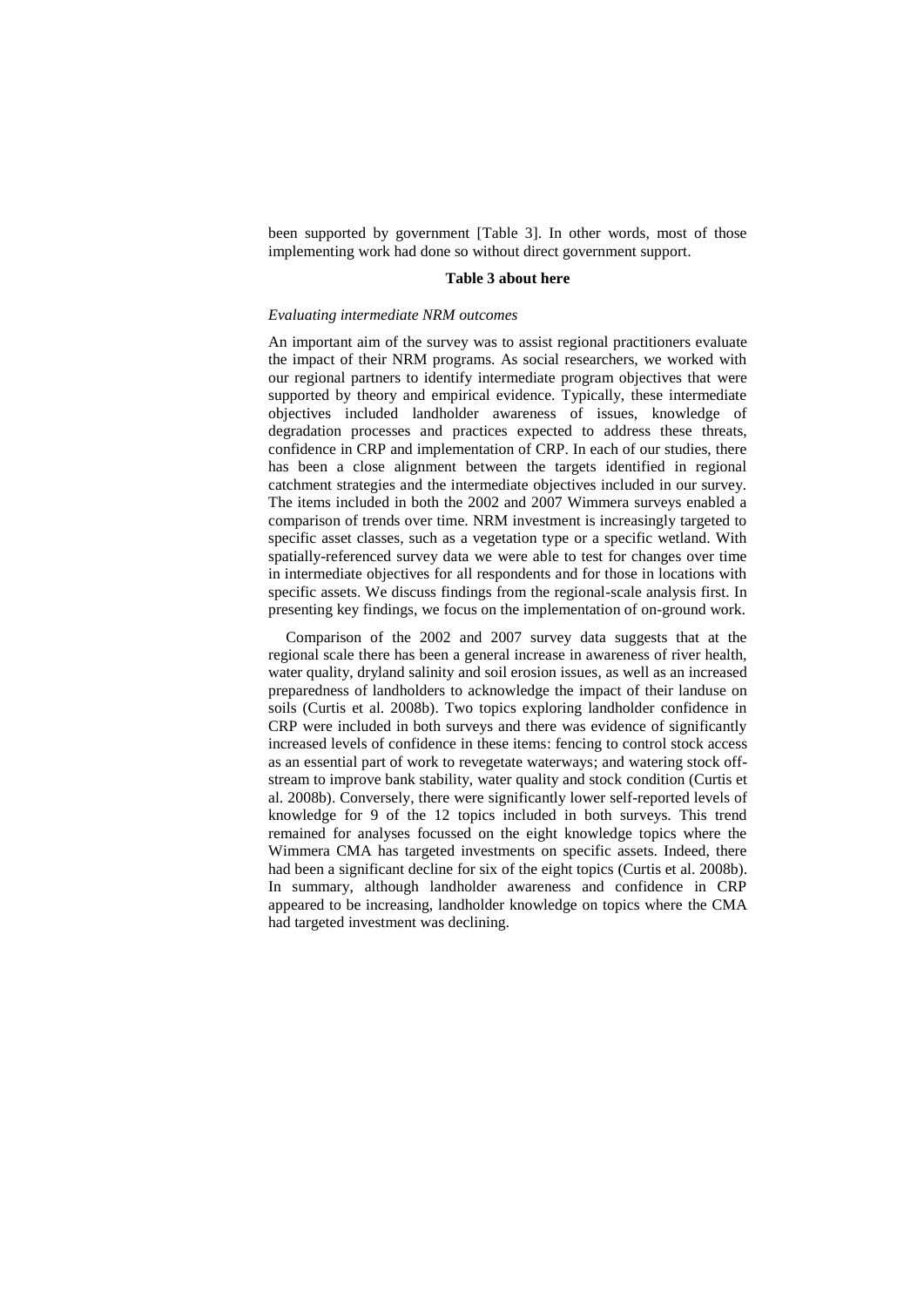#### *Assessing implementation of CRP*

It was possible to compare 2002 and 2007 data for six items relating to five of the ten CRP [Table 4]. Significantly lower proportions of landholders in 2007 were involved in three CRP (trees and shrubs planted past 5 years; perennial pasture established during management period; cropping using minimum tillage past 5 years), significantly increased proportions involved in one CRP (farm forestry), and there was no clear trend for the remaining CRP (fencing to manage stock access to native bush or grasslands).

Calculations of the average (median) amount of work completed by respondents for the five CRP where comparisons could be made provided additional information for assessing the achievement of on-ground objectives. Although fewer respondents had established trees and shrubs, there was a significant increase in the median number of trees and shrubs established. For all other CRP, the median amount of work declined over time (significantly for perennial pasture established; fencing to manage stock access to native bush/grasslands) [Table 4]. The trend to lower levels of implementation remained for analyses focussed on specific assets [Table 5] in that there was a trend to lower levels of landholder involvement in four of the five CRP (with the exception of fencing to manage stock access to native bush/grasslands), with a statistically significant decline for two CRP (trees and shrubs planted; cropping using minimum tillage).

#### **Tables 4 and 5 about here**

In our discussion of preliminary research findings with Wimmera CMA staff, it became clear that the CMA was accomplishing its targets for work that was directly funded and managed by CMA staff or contractors. However, our findings indicated that it was possible to be achieving the targets for direct CMA investment in on-ground work, but be going backwards in terms of the proportion of landholders implementing CRP and the median amount of work implemented by landholders across the region.

Other survey findings provide at least part of the explanation for the trend to reduced involvement of landholders in implementation of CRP. There has been a severe drought in the Wimmera for most of the period since 2002. Survey data shows that median on-property income dropped from \$45,000 to \$15,000 per annum, and that only 35 percent of respondents had made a profit in 2006/07 compared to 86 percent in 2002. Drought conditions might also have made it impractical to implement some practices and resulted in farmers or their partners moving off-property for work. Indeed, just over three-quarters of the survey respondents said they or their partner had received a net off-property income in 2006/07, up from 66 percent in 2002. Again, there is a potential for this trend to reduce the capacity of landholders to implement on-ground work. This hypothesis appeared to be supported by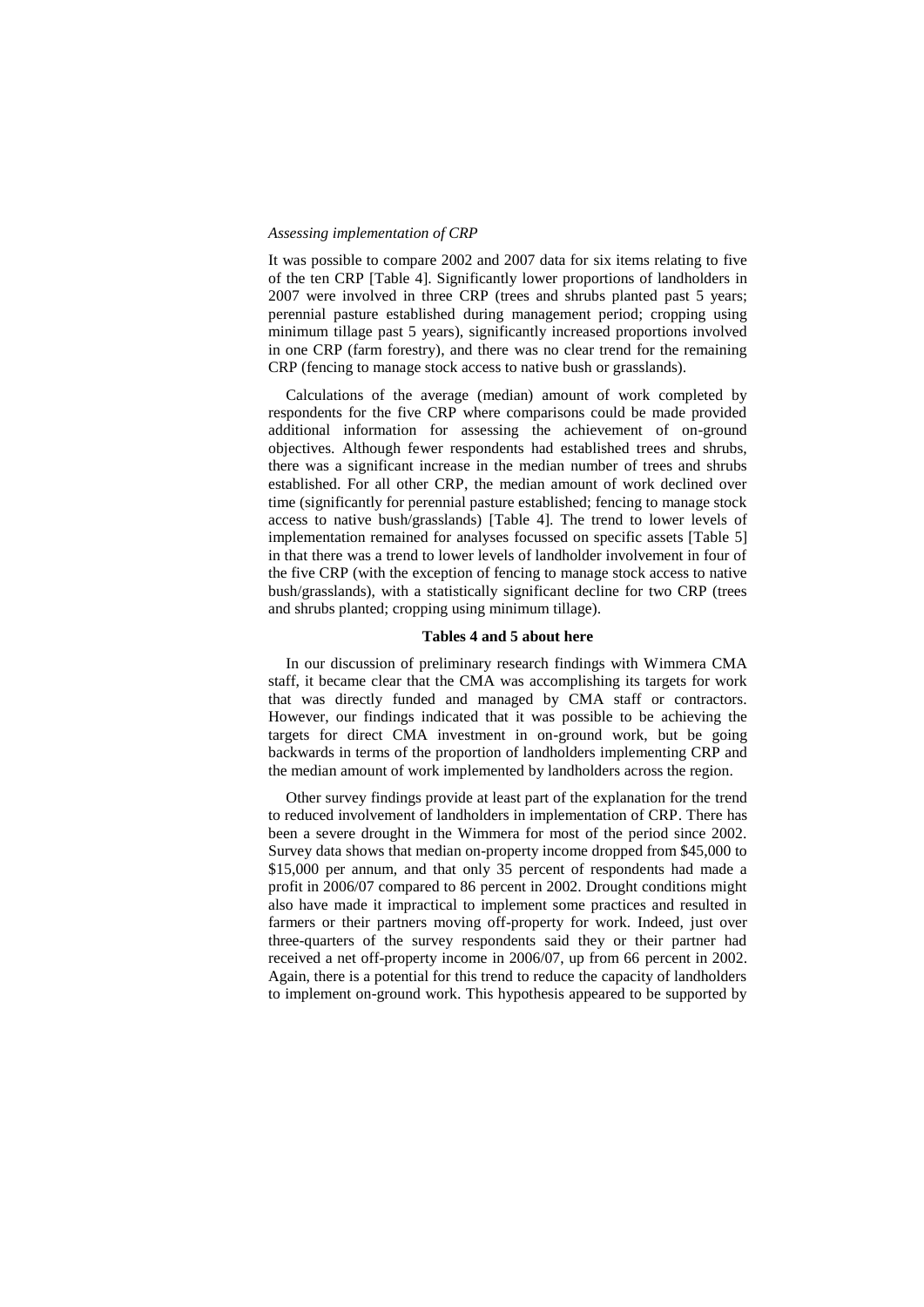findings that on-property work was positively linked to implementation of CRP while off-property income was negatively linked to implementation. Given that most of the work implemented by Wimmera survey respondents was self-funded and that in 2007 on-property profitability was linked to significantly higher implementation of six CRP, it seems likely that the impact of drought is at least part of the explanation for lower levels of implementation across the Wimmera between 2002 and 2007 (Curtis and Byron 2002; Curtis et al. 2008b).

#### **Build and engage human and social capital**

#### *Introduction*

The 'capitals' concept is a widely accepted and useful framework (Australian Bureau of Statistics 2002; Black and Hughes 2001) and can be applied to the task of understanding the complex web of factors that affect landholder capacity (i.e. ability) to implement recommended practices (Webb and Curtis 2002; Pannell et al. 2006). The concept of capital recognises that there is a stock of resources that can be used to achieve some desired endpoint such as improved NRM. Economic resources and physical infrastructure are types of human-created capital. The skills, abilities and wellbeing of the population form our human capital, while social capital refers to the social relations, networks, trust and norms that arise between people when they interact and which can then lead to further benefits. Natural capital refers to the non-human parts of the world upon which human existence is premised (Sobels et al. 2001; Castle 2002; Webb and Curtis 2002).

As social researchers, our focus has been on exploring the assumed relationships between investments that engage or build human and social capital and landholder practice change. We use the terms ‗engage' and ‗build' advisedly. It is our view that researchers, and to a lesser extent NRM practitioners, often underestimate the existing capacity of landholders.

Through our research, including the Corangamite and Wimmera regional landholder surveys, we have explored relationships between landholder capacity, the policy instruments available to regional NRM practitioners, and implementation of CRP by landholders. Our work builds on an extensive body of Australian research examining links between human capital and landholder practice change (Barr and Cary 2000; Cary et al. 2002; Guerin and Guerin 1994). The topics included in our surveys have therefore been shaped by the findings of past research, including our own (e.g. Curtis and De Lacy 1996; Curtis and Robertson 2003b) and the imperative of focussing on variables that can be influenced by regional NRM practitioners, or at least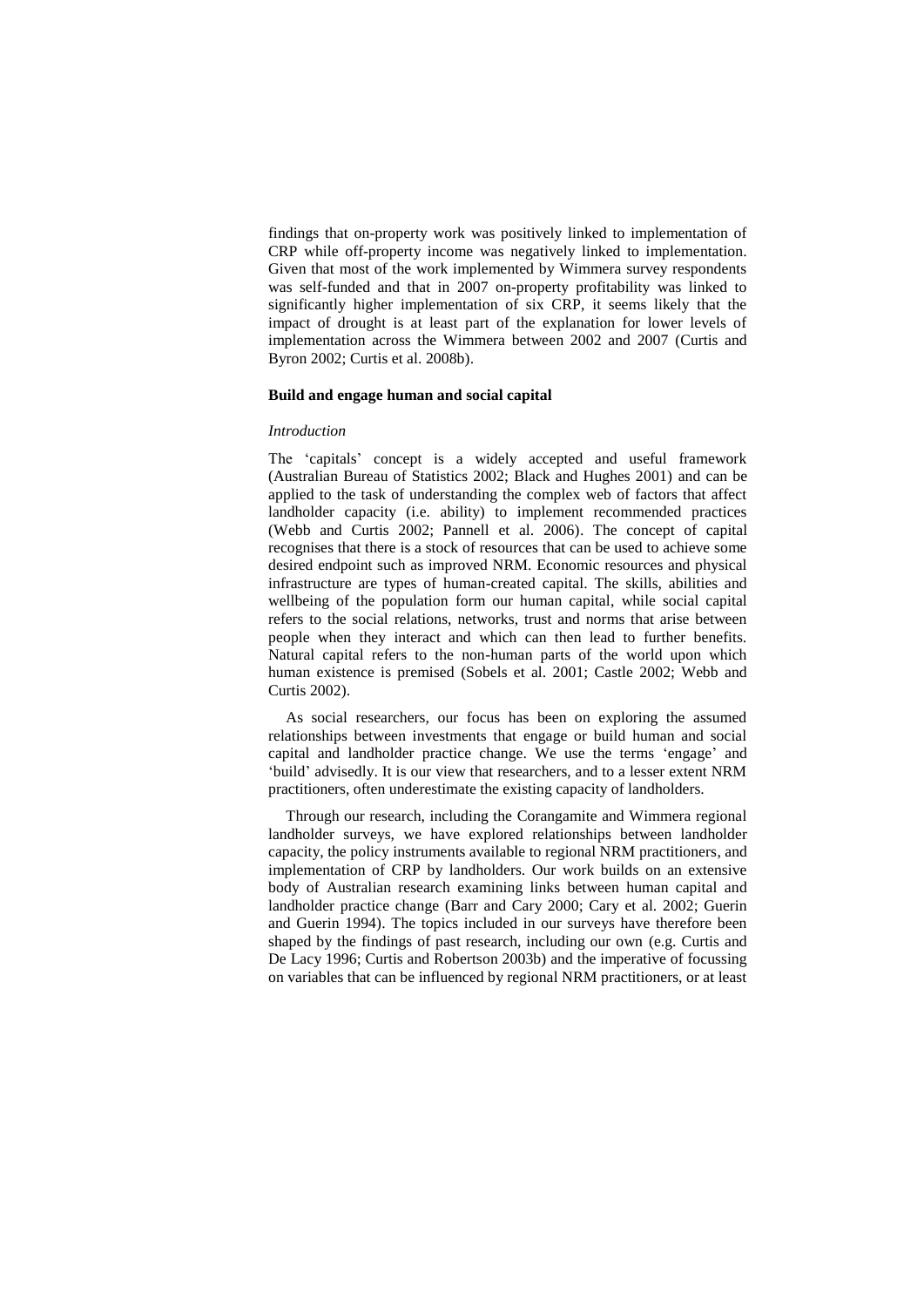will provide useful information to inform their engagement with landholders.

Before moving to a discussion of key findings from the Corangamite and Wimmera surveys, it is important to address concerns that have been raised about the value of capacity building investments. In a recent review for the Department of Sustainability and Environment, Curtis et al. (2008a) drew on the Victorian experience with landcare to examine the 'value proposition' for government investment in approaches that engage and build human and social capital to achieve NRM outcomes. The authors drew on rural development and extension theory and empirical research evaluating landcare (see Curtis 2007) to articulate an evaluation framework and marshall the available evidence, mostly from Victoria. The authors concluded that there was substantial evidence suggesting that landcare has had a significant positive impact on human and social capital and that these changes had contributed significantly to practice change. The authors also acknowledged the limitations of capacity building programs and the importance of a mix of policy approaches to NRM.

#### *Capacity building enhances NRM outcomes*

Findings from the recent Corangamite and Wimmera studies provide considerable evidence of the positive impact of investments in capacity building – including through short-courses such as those related to property management, landcare and commodity groups – that focuses on raising awareness, improving knowledge and building confidence in CRP [Table 6]. These capacity building platforms, and others, are typically supported by direct government investment. It is also important to acknowledge that in most instances these platforms would not exist or succeed without substantial input from landholders and other volunteers. Because direct government investment can occur outside these platforms, we have included government funding received as a variable in the list of other factors that practitioners should consider when seeking to engage landholders in practice change. As explained, the Corangamite survey explored the implementation of 12 CRP and the Wimmera survey 10 CRP [Table 2]. All relationships reported in Tables 6, 7, 8 and 9 were statistically significant at the 95 percent confidence level using a variety of pair-wise tests, including the Kruskal-Wallis Rank Sum Test; Spearman rank order correlations and proportions test. Given the weight of evidence provided by the large number of statistically significant relationships summarised in Tables 6 and 7, we have not included findings from multi-variate analyses.

#### **Tables 6, 7, 8 and 9 about here**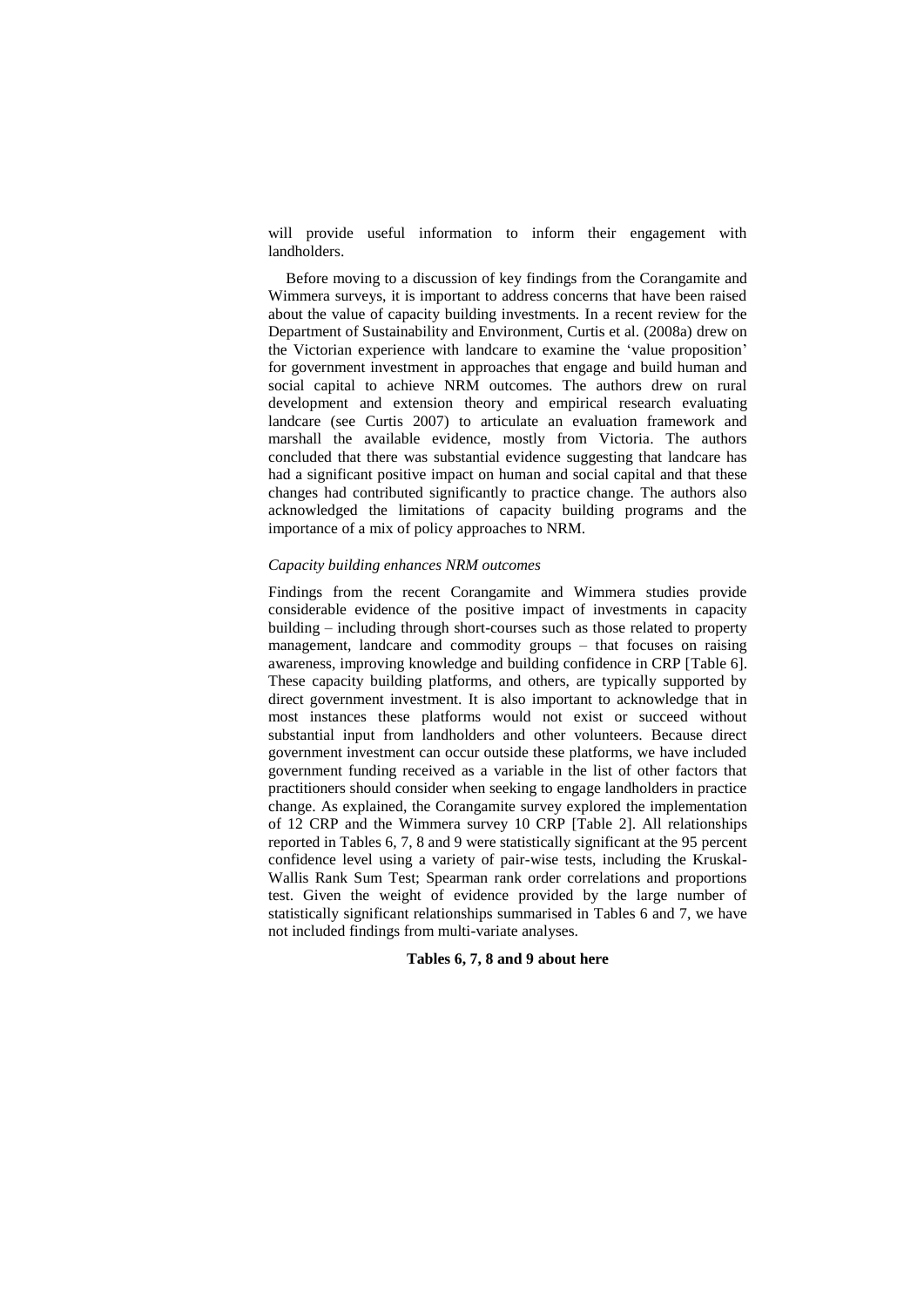#### *What we cannot change but need to consider*

We need to acknowledge that there are factors beyond the control of NRM practitioners that affect landholder implementation and these need to be considered when developing policy approaches and particularly when engaging individual landholders. For example, the values that landholders attach to particular assets on their property or the district are powerful influences on behaviour [Table 7] and yet these values remain relatively stable. There are some consistent trends here in that respondents who attached strong environmental values to their property are significantly more likely to implement conservation practices. For example, Wimmera respondents who gave a high rating to the value 'native vegetation on my property provides habitat for native animals' were significantly more likely to fence rivers/streams/wetlands to manage stock access and plant trees and shrubs. This was also the case for production values and CRP with a production focus. For example, Wimmera respondents who gave a high rating to the value 'the property provides most of the household income' were significantly more likely to crop using both minimum and no-til practices, sow perennial pasture and test the quality of the main water source for stock or irrigation purposes. However, there were some values that cut across the conservation-production divide. For example, those who gave a high rating to the value 'being able to pass the property on in better condition' were significantly more likely to implement almost all practices.

#### *Occupational identity*

In both the Corangamite and Wimmera studies, there were significant differences between landholders who identified as farmers by occupation and those who stated they were not a farmer. These differences included respondent concerns about issues, values, knowledge of NRM, attitudes about NRM roles and responsibilities, confidence in CRP, sources of information, property size, on-property work commitment, absentee ownership and implementation of practices [Table 8 and 9] (Curtis et al. 2006; Curtis et al. 2008b). The narrative emerging from the analysis of survey data is consistent, if a little counter-intuitive. It was not surprising to find that farmers gave higher ratings than non-farmers to the production values of their property, were more concerned about issues affecting production and were more likely to implement production related CRP. Similarly, one might have expected to find that non-farmers were more concerned than farmers about conservation issues and gave a higher rating to conservation values. However, going against these intuitive expectations was the finding that farming was linked to higher implementation of some conservation practices [Table 7]. Part of the explanation for this counterintuitive finding is that farmers are more knowledgeable about NRM, spend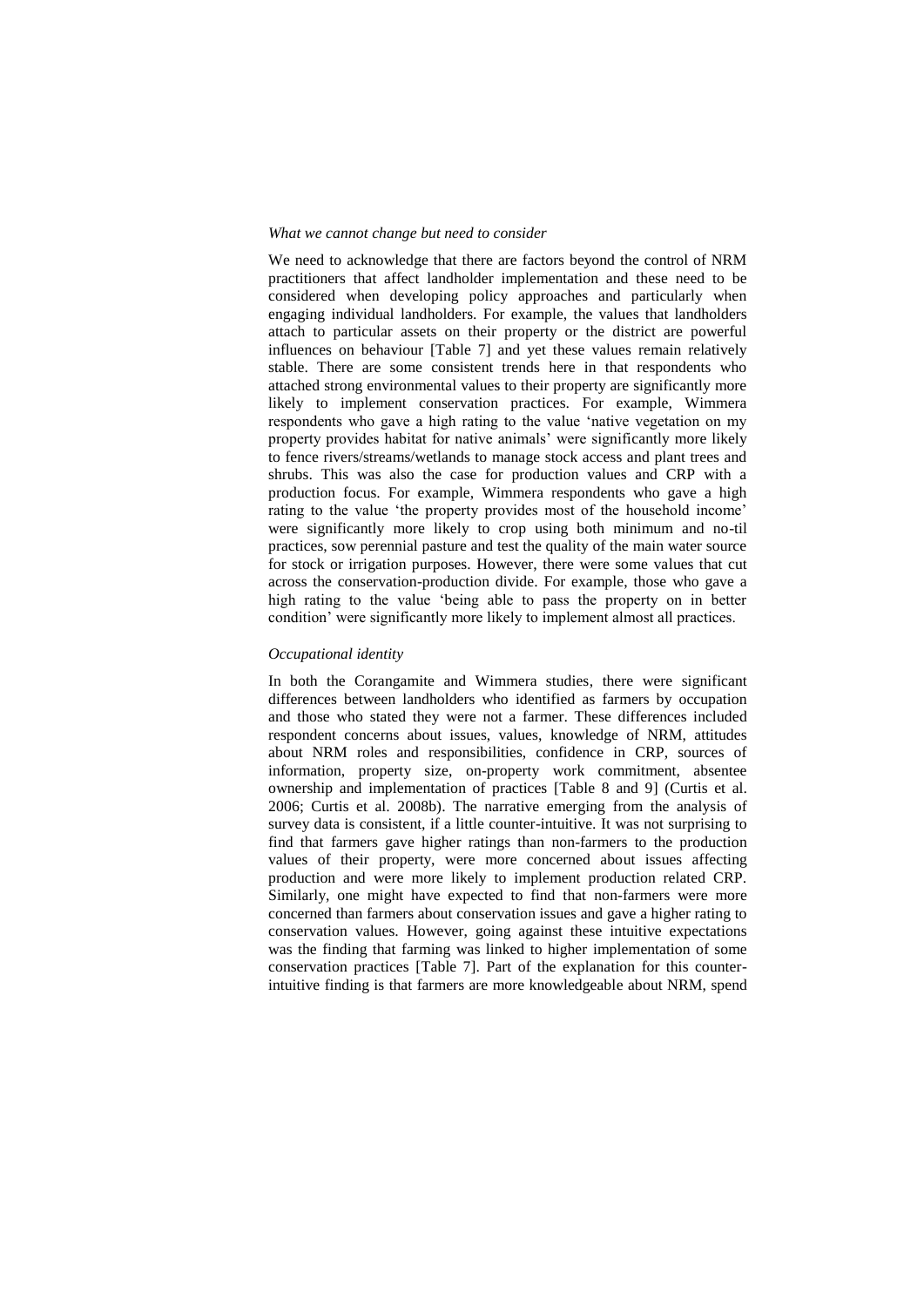more time on their property [Tables 8 and 9] and are more connected to the local community and the networks that facilitate the exchange of information and the establishment of local norms about what a "good farm" looks like in this district". Occupation identity is also important because many non-farmers are newcomers to the area and are unable to benefit as much from existing networks.

Non-farmers represent a substantial and increasing proportion of landholders and there are significant spatial concentrations of non-farmers in particular areas. For example, 47 percent of Corangamite and 33 percent of Wimmera respondents identified as non-farmers and in the Wimmera region, the proportion identifying as a farmer declined significantly from 80 percent of all respondents in 2002. The proportion of non-farmers in the Wimmera study varied from 9 percent in the Grampians to 85 percent in the West Wimmera Plains and in Corangamite from 13 percent in Otway Coast to 88 percent in Lismore.

#### *Government funding*

As explained earlier, the severe drought in the Wimmera region between 2002 and 2007 contributed to significantly reduced levels of on-property profitability and median incomes. Higher levels of profitability are linked to significantly higher implementation of most CRP included in the Wimmera survey [Table 7]. Given the relationships between income and implementation, and evidence of a decline in the proportion of landholders implementing most CRP, and the median amount of work they have completed between 2002 and 2007 in the Wimmera (most of which was not funded by government), there appears to be a strong case for increases in government funding for work with a high public benefit, including by raising the cost-share contributed by government during drought. While a range of delivery mechanisms might be used, a substantial part of this increased funding should be delivered through existing, effective platforms, including landcare and commodity groups.

### **NRM practitioners will be engaging a very different cohort of rural landholders**

#### *Rural property turnover*

In this section, we describe the emerging trend of increased rural property turnover and explain its link to the influx of a different cohort of rural landholders. Our research suggests that the reconfiguration of rural space identified by others (Holmes 2002, 2006; Barr 2003), which is expected to lead to more hetereogenous 'social landscapes' (Barr 2003) and 'occupance modes', is occurring faster and more widely than anticipated. It seems that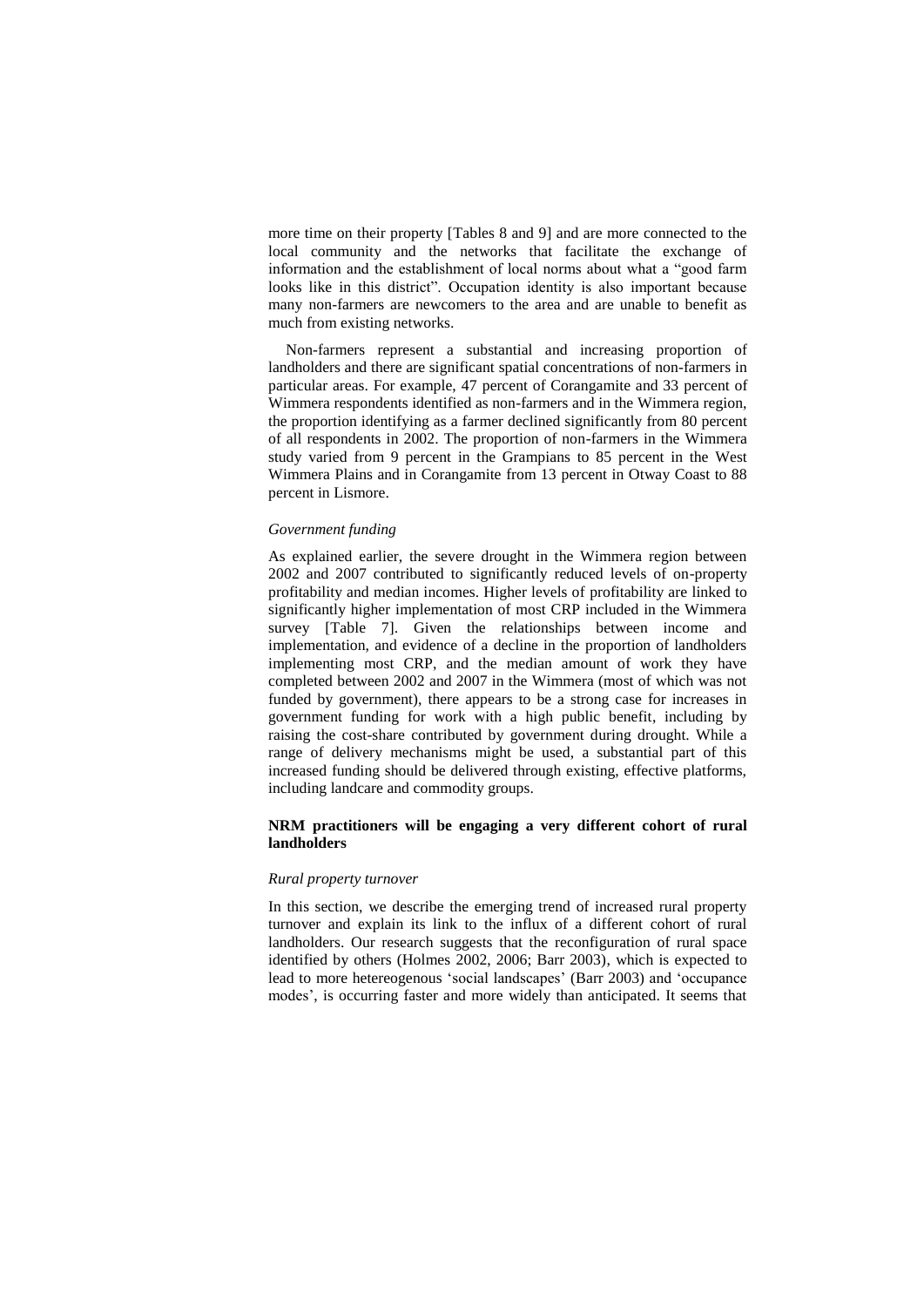rural Australia is indeed moving towards multifunctional landscapes where a mix of production, consumption and conservation values shape landuse and the landscape (Smailes 2002; Holmes 2006; Argent 2002; Cocklin et al. 2006). Our modelling of property turnover across a number of regions, including Corangamite and the Wimmera, suggests up to 50 percent of rural properties will change ownership in the next decade, that the new owners will be substantially different to the longer-term owners, and that these differences will impact on their land management. It is unlikely that 'business as usual' approaches will be effective in engaging this new landholder cohort.

A thorough explanation of the modelling approach adopted to predict turnover in property ownership is provided in Mendham and Curtis (2010) and our various technical reports (e.g. Curtis et al. 2008b). Since 1998, the lead author (Curtis et al. 2000) has been using landholder survey data (respondent's long-term plans for their property and their age) and ABS Life Expectancy Tables to model rural property turnover. An important element of the modelling is the assumption that most farmers will retire by 65 years of age. This is justified by the observation that in 2006 only 13.9 percent of people employed in agriculture, fishing and forestry are over 65 years (ABS 2006).

It seems that in recent decades most of rural Victoria has had relatively stable populations. For example, our survey data show that in both the Wimmera and Corangamite regions, the median length of property ownership is close to 35 years, with very few new owners (owned property for <10 years – 15% in Wimmera; 19% in Corangamite) (Curtis et al. 2006; Curtis et al. 2008b). These findings are supported by the second author's analysis of Victorian state-government property sales data for the two regions for the decade 1995-2005 (Mendham and Curtis 2010). Approximately 21 percent of properties in the Wimmera had been sold in the past 10 years, while 25 percent had been sold in Corangamite. Turnover rates per year varied from 1.5 percent to 3.5 percent and the rate of turnover was trending up over time. With a median age of 54 years for Wimmera and 55 years for Corangamite respondents, it is not surprising that our modelling suggests that 50 percent of properties in Corangamite and 45 percent in the Wimmera are likely to change hands in the next 10 years (Mendham and Curtis 2010).

#### *Newer and longer-term owners are different*

Should this high level of ownership turnover occur, it is likely to lead to profound changes in the landscape (social and physical) of both regions because the new owners are typically very different from the longer-term owners. A key difference is that many of the new owners previously lived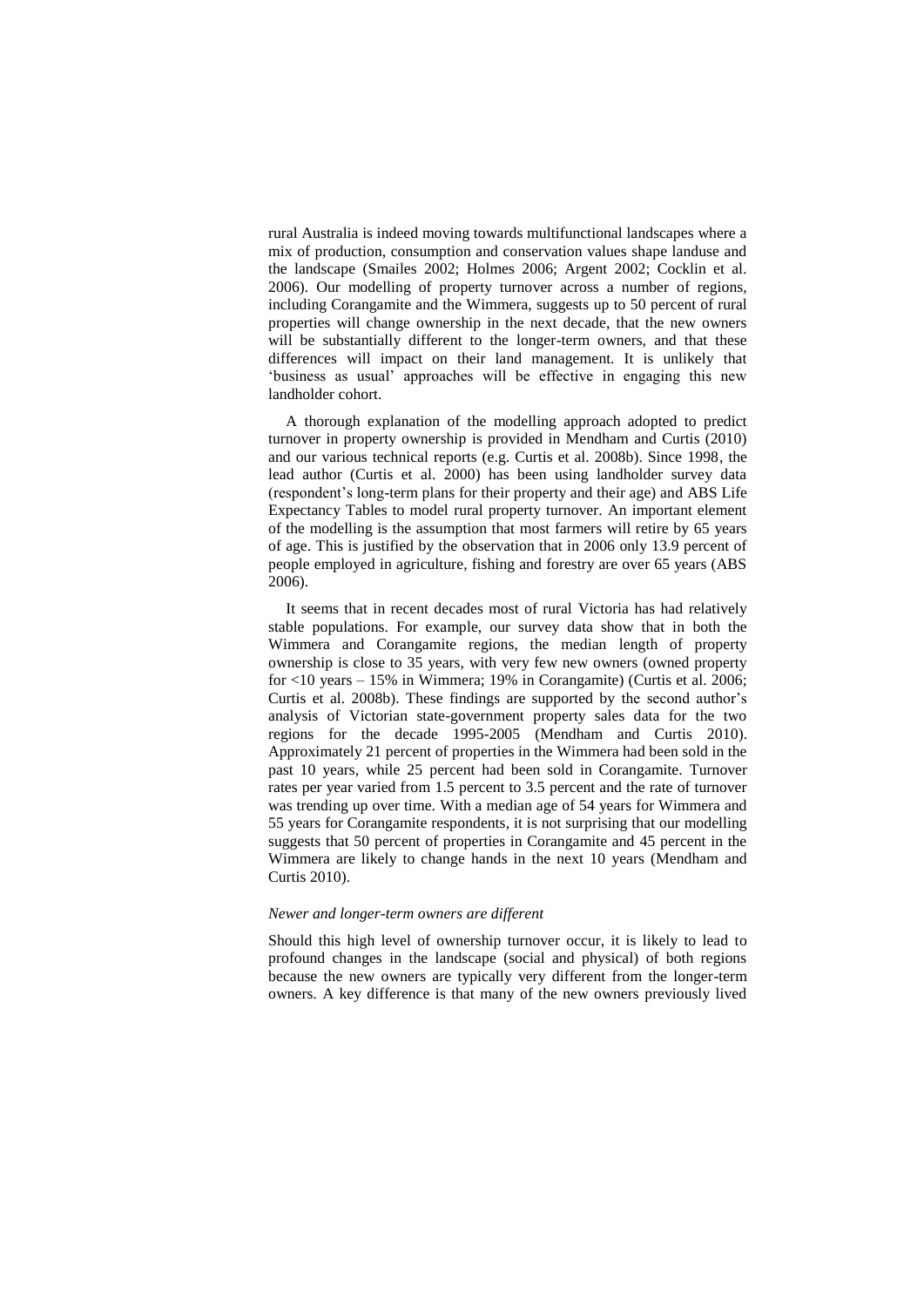outside the district where their rural property is located. For example, analysis of Victorian property sales data indicated that 61 percent of new owners of rural property over the past 10 years in Corangamite and 42 percent in the Wimmera lived outside the local government areas where the purchased property was located. Analysis of the landholder survey data suggested that a majority of new property owners (67% in the Corangamite and 76% in the Wimmera) lived in a different district prior to purchasing their rural property.

Newer and longer-term owners were also significantly different on a range of other social and farming variables, including values attached to their property, attitudes about roles and responsibilities of NRM stakeholders, concerns about issues, confidence in CRP, knowledge of NRM and sources of NRM information [Table 10] (Curtis et al. 2006; Curtis et al. 2008b). Many of these differences appear to be attributable to differences between respondents with farming and non-farming occupations and the fact that most new owners identified themselves as non-farmers [Table 10]. As explained previously, farmers and non-farmers are significantly different in terms of their concern about NRM issues; their values, knowledge attitudes and sources of information; confidence in CRP and implementation of practices. Consistent with their non-farming occupations, newer owners were more likely to own smaller properties, spend less time working on property, more time working off property, and were less likely to make an on-property profit [Tables 10 and 11]. Newer owners were also less likely to be a member of landcare or other commodity and industry groups [Table 10]. An important finding was that a significantly larger proportion of newer owners listed their principal place of residence as being off-property.

#### **Table 10 about here**

While the dominant landuse in both regions was dryland pasture, there were some significant differences between the on-property enterprises of newer and longer-term landholders. In the Wimmera, longer-term landholders were more likely to be involved in cropping (78% for longerterm compared to  $46\%$ ;  $p<0.001$ ) and to be producing sheep for wool (68%) compared to 42%;  $p<0.001$ ) or meat (70% compared to 52%;  $p=0.004$ ). Newer owners were significantly more likely to be involved in alternative forms of livestock (16% compared to 7%; p=0.016). Similar trends were observed in the Corangamite region, where longer-term owners were likely to be involved in broadacre farming (29% compared to 16%; p=0.027), sheep (47% compared to 28%;  $p=0.003$ ) and dairy (24% compared to 11%; p=0.01). Newer owners in Corangamite were more involved (as in the Wimmera) with other livestock (14% compared to  $7\%$ ; p=0.036) as well as viticulture (12% compared to 5%; p=0.029).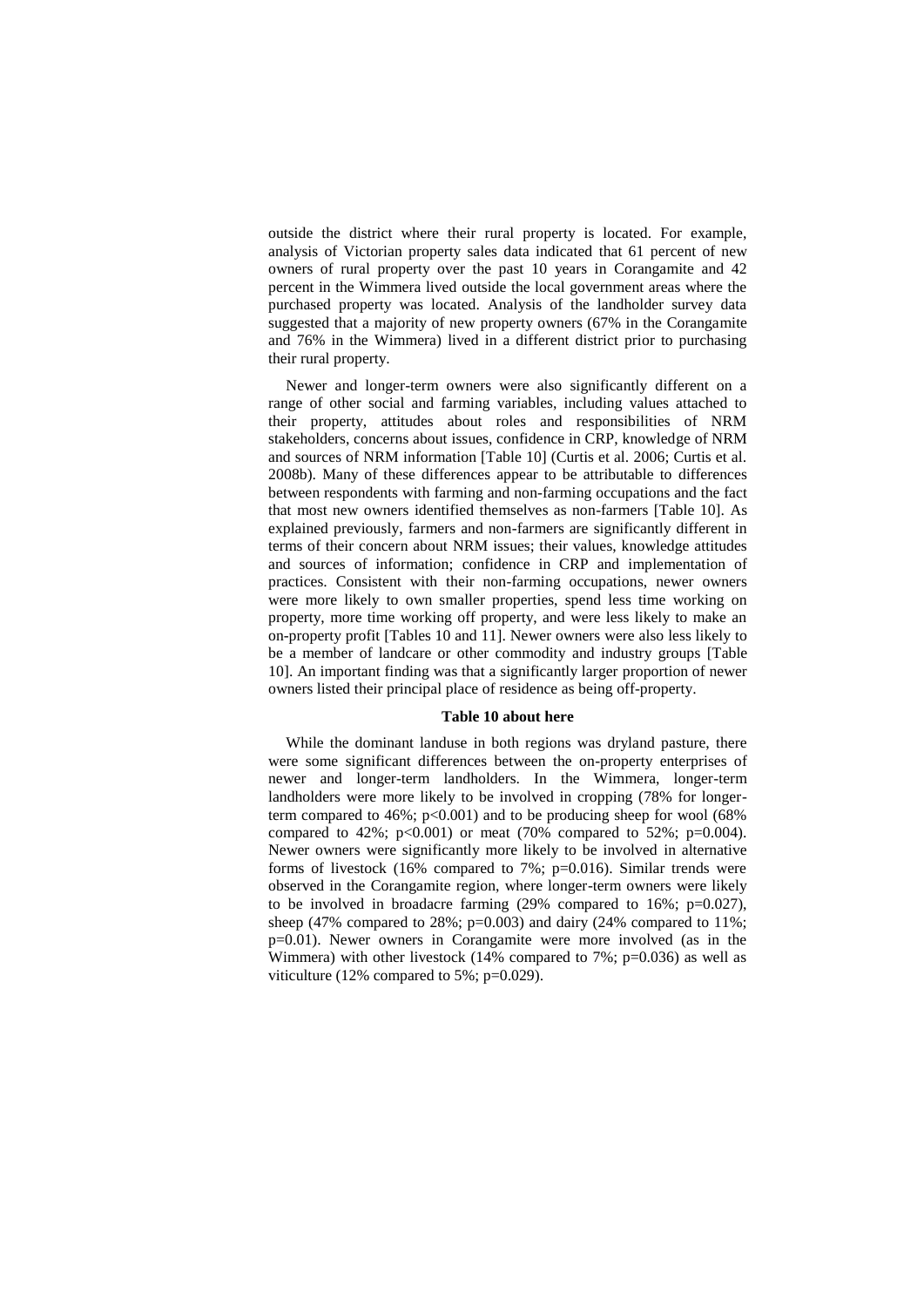The information sources used by new and longer-term owners are also different. As explained, newer owners were less likely to be members of traditional NRM networks [Table 10]. Instead, newer owners appeared to be using more contemporary sources of information than longer-term owners, including the internet (although both groups mostly used newspapers, books and mailed brochures) [Table 11].

#### **Table 11 about here**

Newer owners were more likely to value their properties as a place for recreation, as a break from their normal occupation, and for providing habitat for native animals. On the other hand, longer-term owners were more likely to value their properties for the social and economic outcomes linked to farming such as for providing most of the household income, providing a sense of accomplishment from building or maintaining a viable business and being able to employ family members.

There was a clear split between the two groups concerning their assessment of the importance of issues affecting their local district, with newer landholders in the Wimmera expressing significantly greater concern for nine out of the ten environmental issues. In the Corangamite survey, newer landholders were significantly more concerned about four of the five environmental issues affecting their property and five out of the eight environmental issues affecting the district. On the other hand, longer-term owners expressed greater concern about lower returns limiting their capacity to invest on-property.

In the Wimmera and Corangamite surveys, newer landholders were significantly more likely to agree with all three statements supporting the introduction of a landholder duty of care for the environment that was likely to impinge on private property rights (for example, "it is fair that the wider community asks landholders to manage their land in ways that do not cause foreseeable harm to the environment" and "in future, landholders should expect to be legally responsible for managing their land in ways that do not cause foreseeable harm to the environment"). Nevertheless, there was majority support from both groups for the proposition that "new owners" should abide by agreements entered into by previous owners where public funds have been paid for land protection or conservation work".

Longer-term owners had significantly higher self-assessed knowledge of many of the NRM topics included in both regional surveys (12/18 items in the Corangamite survey; 7/17 items in the Wimmera survey). The small number of items where newer owners rated their knowledge higher than longer-term owners invariably related to habitat conservation. Consistent with their stronger conservation orientation, newer owners expressed significantly more interest in conservation covenants (Wimmera: new 17%,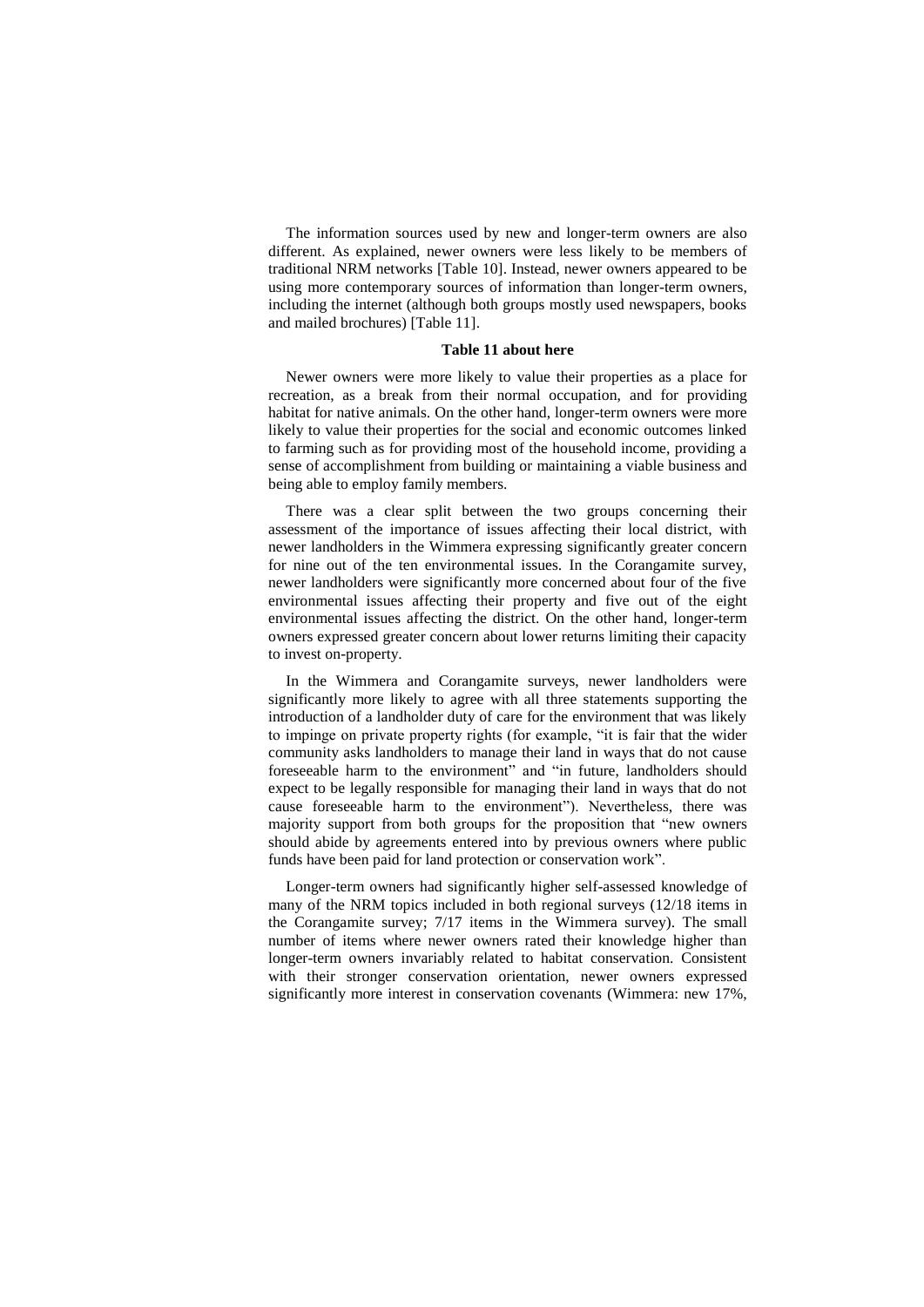longer-term 8%; p=0.020; Corangamite: new 14%, longer-term 7%; p=0.033). Compared to longer-term owners, newer owners in the Wimmera were significantly more likely to say they would be willing to undertake environmental works on their properties without any external financial support (64% compared to  $48\%$ ; p=0.020).

Analysis of survey data highlighted a trend for longer-term owners to implement CRP at higher levels (statistically significant for planting native vegetation, establishing perennial pastures and applying minimum tillage cropping techniques). These differences extended across CRP linked to both sustainable agriculture and biodiversity conservation. As with the farmer/non-farmer dichotomy, it seems that the more knowledgeable longerterm owners, who spend more time on their property and are better connected to local information and norm establishing networks, are more likely to implement most CRP.

There were also differences between new and longer-term owners in their levels of interest in a range of options for engaging landholders in NRM. In Corangamite, newer owners were more likely than longer-term owners to express interest in annual payments (37% compared to 27%; p=0.030) or a grant scheme administered by a government department (34% compared to 22%; p=0.004). In the Wimmera, newer owners were more interested than longer-term owners in training that would help them identify (35% compared to  $14\%$ ;  $p<0.001$ ) and establish and manage (28% compared to 17%; p<0.001) native vegetation. This interest in training is an important finding given that newer owners generally said they had lower knowledge than longer-term owners. The implications of these and other findings are explored further in the conclusions section that follows.

## 10.4 CONCLUSIONS

Our aim in this chapter was to assist regional NRM practitioners engage rural landholders, develop a suite of policy instruments and evaluate NRM program outcomes. In concluding, we will summarise our key findings and reflect on some of their implications for regional NRM practitioners.

Survey findings suggest that the voluntary contributions of landholders are critical to the success of regional NRM programs. NRM practitioners need to at least ensure they don't undermine these efforts and, if possible, they should seek to nurture them. For example, most of those implementing each CRP in the Corangamite and Wimmera studies had not received financial or technical support from government for that work. Comparison of the 2002 and 2007 Wimmera survey data showed declines in both the proportion of landholders implementing work related to most CRP and the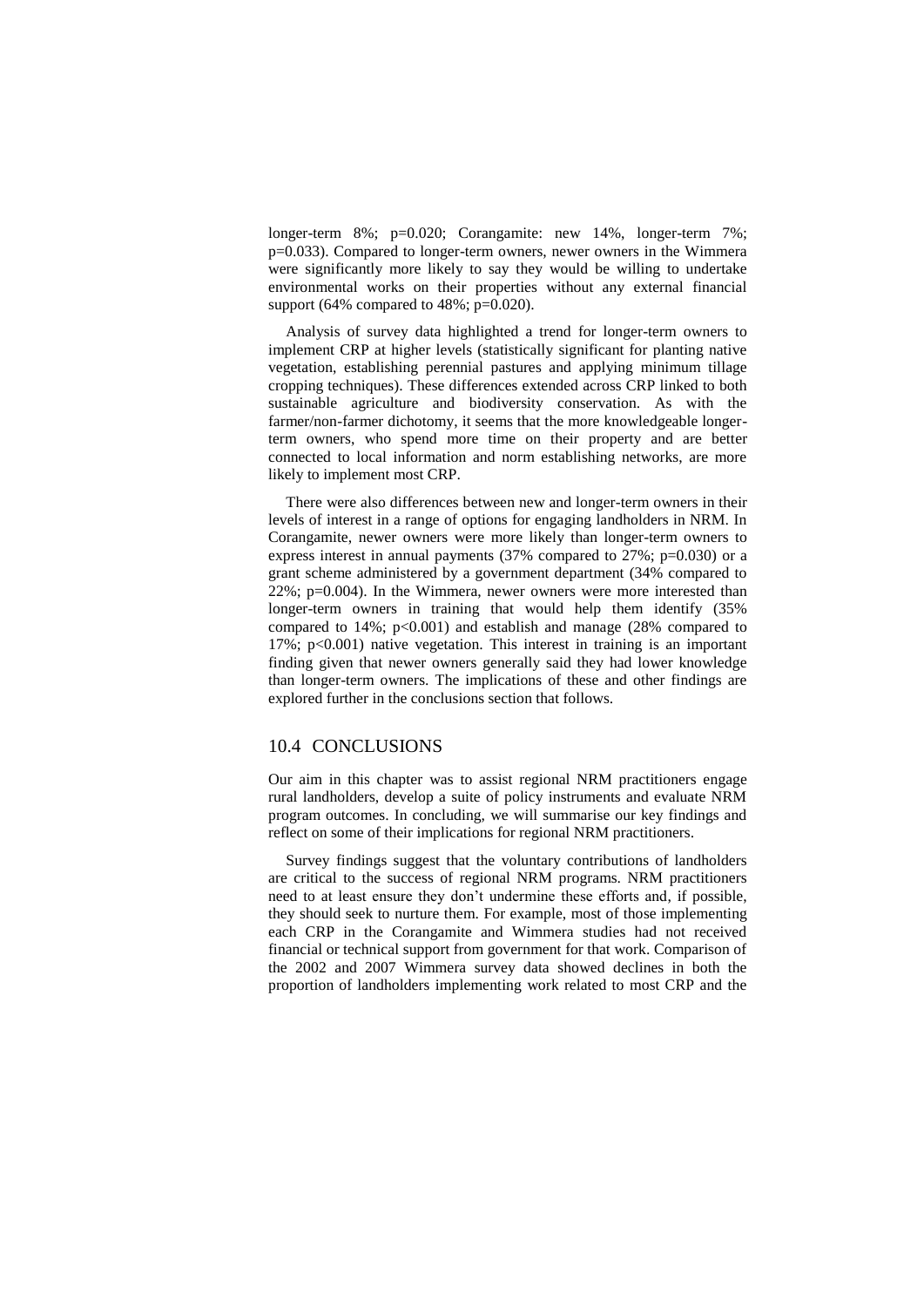median amount of work undertaken to enhance the condition of priority assets. It seems that this decline in landholder implementation largely resulted from a decline in voluntary efforts linked to drought and declining on-property incomes. At the same time, there was a significant positive relationship between government support and implementation. These findings support calls to increase the public share of the cost of implementing work with a high public benefit, especially during droughts.

While a range of delivery mechanisms might be used, a substantial part of this increased funding should be delivered through existing, effective platforms, including landcare and commodity groups. Again, research presented here provides considerable evidence of the positive impact of regional NRM investments in capacity building focused on raising awareness, improving knowledge and building confidence in CRP – including through short-courses such as those undertaken as part of property management planning.

There are also factors beyond the control of NRM practitioners that affect landholder implementation. Landholder values are powerful influences on behaviour and yet remain relatively stable. Accordingly, NRM practitioners need to be aware of the range of landholder values and ensure that their communication and policy approaches embrace those values. While there is an apparent division between conservation and production values, some values cut across the conservation-production divide. For example, those who gave a high rating to the value 'being able to pass the property on in better condition' were significantly more likely to implement almost all CRP included in the surveys.

In both the Corangamite and Wimmera studies, there were significant differences between landholders who identify as farmers by occupation and those who say they are not a farmer. Farmers consistently gave higher ratings to the production values of their property, were more concerned about issues affecting production and were more likely to implement production related CRP. Compared to farmers, non-farmers were more concerned about conservation issues and gave a higher rating to conservation values. However, there was higher implementation of some conservation practices amongst farmers than non-farmers. Part of the explanation for this counter-intuitive finding is that farmers are more knowledgeable of NRM, spend more time on their property and are more connected to the local community and the networks that facilitate the exchange of information and the establishment of local norms about what a "good farm looks like in this district".

Evidence presented suggests that we can expect a significantly higher rate of change in the ownership of rural properties in Victoria over the next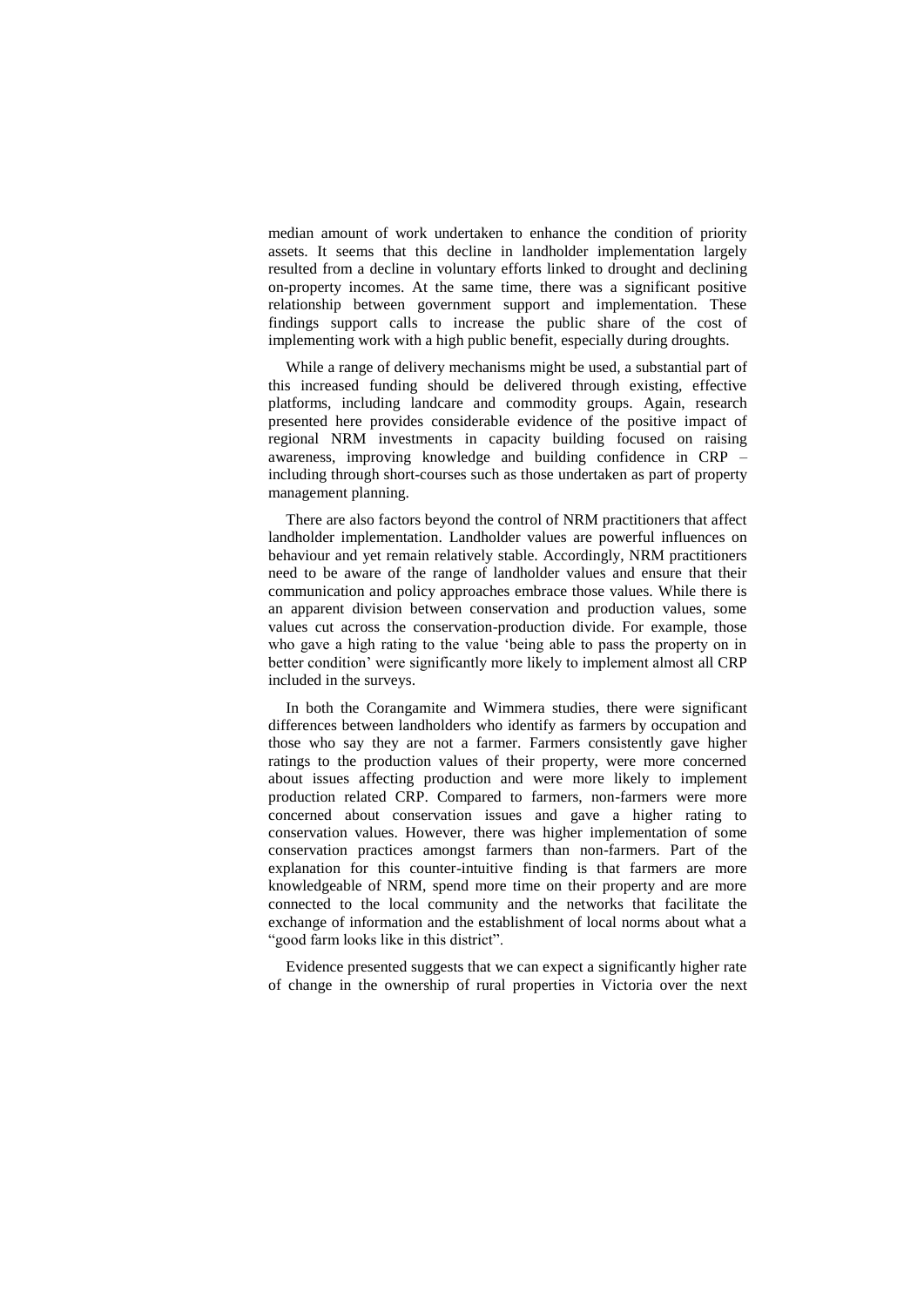decade. This is likely to have profound implications for communities, industries and NRM. The scale and nature of predicted property ownership change can be expected to reduce the effectiveness of local groups and their networks if they lose key leaders or they don't have sufficient numbers of people living and working full-time in the local community to share the burden of community work. These changes are likely to impact on the capacity of landcare groups to function and implement on-ground work, but also on the viability of local fire brigades and service groups that are critical elements of rural life.

The new owners are typically very different from the longer-term owners in that most of them are not farmers by occupation, are more likely to have resided outside the district prior to purchasing their rural property and to be absentee owners. Newer and longer-term owners were also significantly different in terms of the values attached to their property, attitudes about roles and responsibilities of NRM stakeholders, concerns about issues, confidence in CRP, and sources of NRM information. While newer owners can be expected to bring new ideas, skills and access to resources, they will be less knowledgeable about NRM and have less experience of local conditions, including droughts.

Our contact with NRM practitioners indicates they are experiencing difficulties engaging many newcomers in NRM. A ‗business as usual' approach involving appeals and policy instruments designed for full-time farmers largely motivated by a desire to increase production and profitability is unlikely to motivate the increasingly important cohort of newcomers. Appeals that address the newcomers' pro-conservation values are more likely to be successful. New landholders also expressed a specific interest in conservation covenants and in training that would address their need for more knowledge of how to identify, establish and manage native vegetation. If NRM agencies have limited resources for native vegetation management, they might therefore be advised to invest in training programs rather than covering the cost of on-ground work for a relatively affluent cohort of landholders, most of whom say they would undertake conservation work without government funding.

The high proportion of new owners who are absentee residents also presents a challenge for NRM practitioners. Many absentees are unable to participate in typical evening meetings or the daytime workshops and field days held as part of traditional group or agency extension programs. An obvious strategy is to hold these activities on weekends and to promote activities and access to information using a variety of media, including webbased formats. Even then, absentees may be reluctant to invest time in meetings or workshops unless they address their specific needs. NRM practitioners need to be active in identifying newcomers, perhaps at the time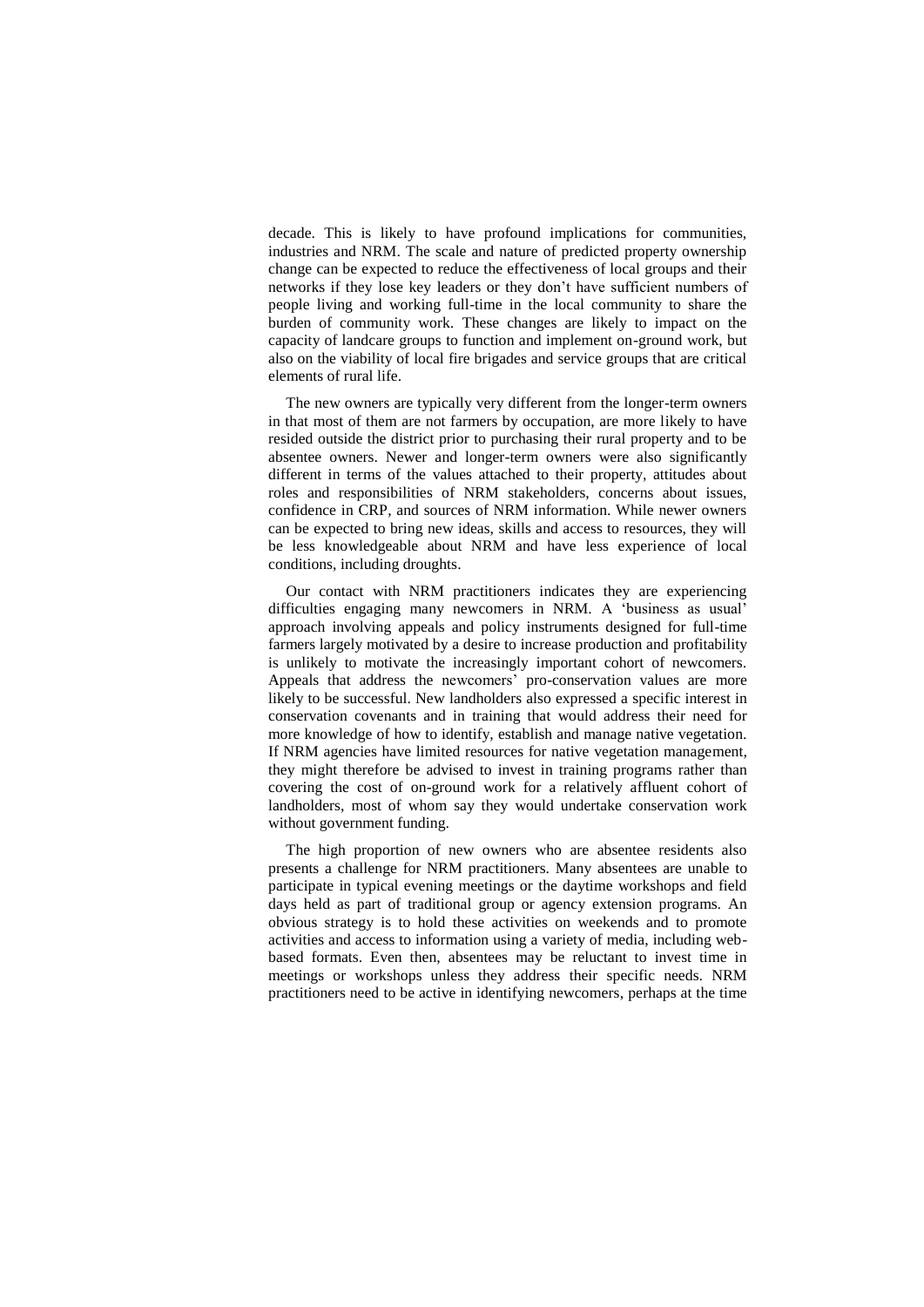of a property sale, and then make personal contact to identify their needs and provide them with ways to engage local networks and wider information sources.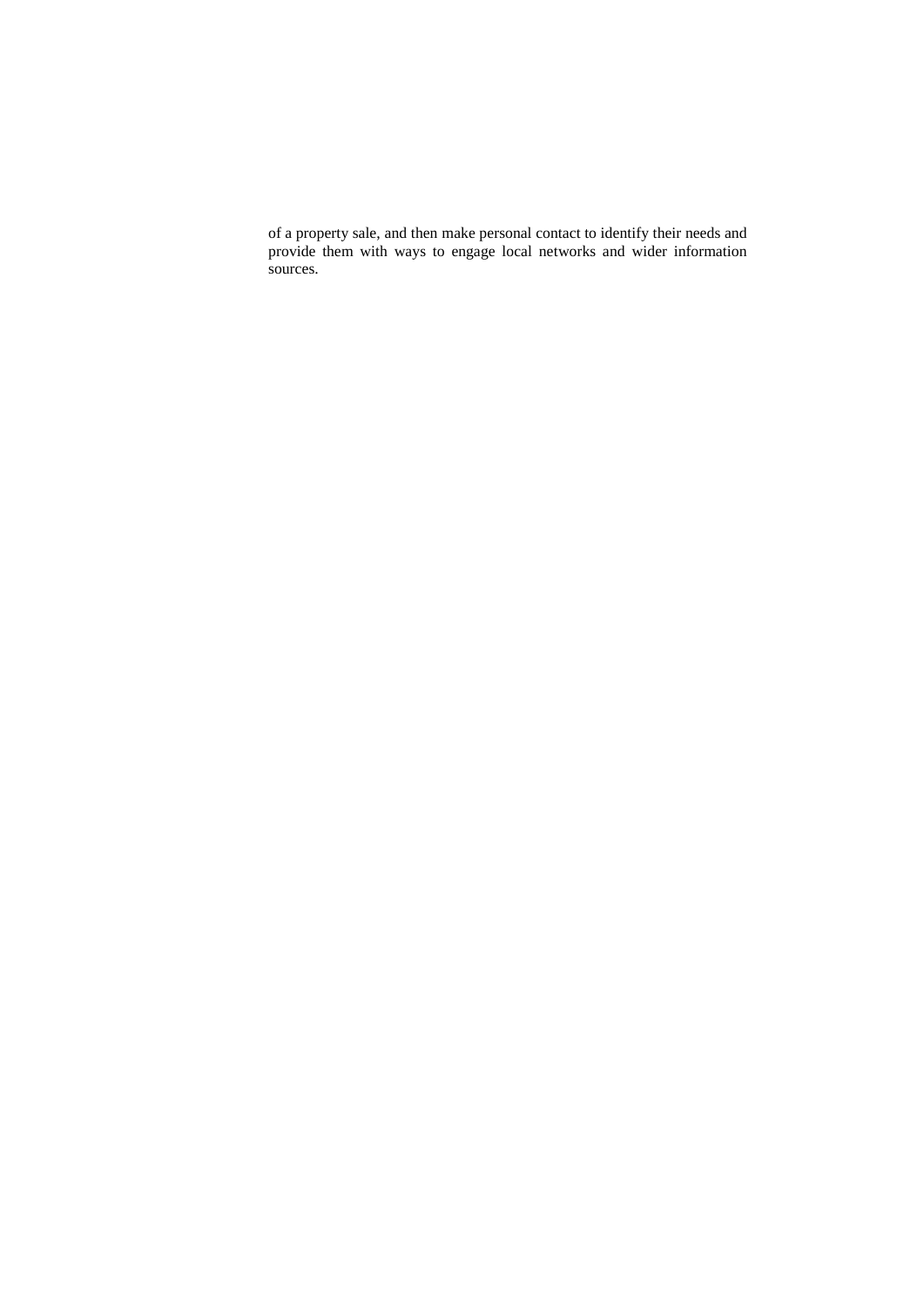

Figure 1: Location of Corangamite and Wimmera regions in south eastern Australia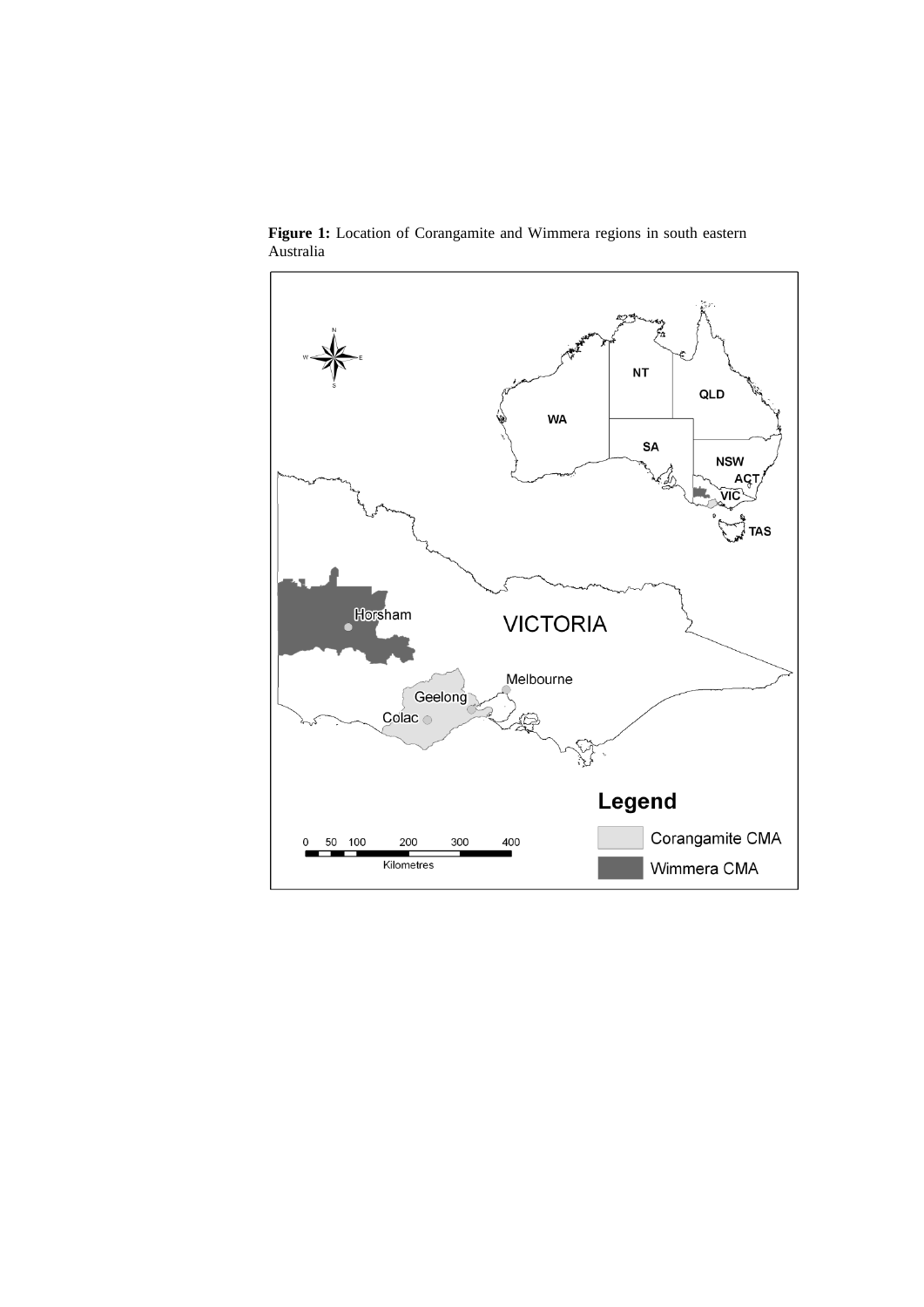| <b>Current Recommended Practice (CRP) survey questions</b>                                     | Wimmera                 | Corangamite             |
|------------------------------------------------------------------------------------------------|-------------------------|-------------------------|
| Area of trees and shrubs planted/direct seeded                                                 | $\overline{\checkmark}$ | $\overline{\checkmark}$ |
| Area of farm forestry established                                                              | ✓                       |                         |
| Length of fencing erected to manage stock access to<br>rivers/streams/wetlands                 | ✓                       |                         |
| Area of native bush/grasslands fenced to manage stock access                                   | ✓                       |                         |
| Area sown to perennial pasture and lucerne                                                     | ✓                       |                         |
| Maximum area of crop (of any type) sown in any year using<br>minimum tillage techniques        |                         |                         |
| Have you tested the water quality of the main water source for<br>stock or irrigation purposes | ✓                       |                         |
| Number of off-stream watering points established                                               | ✓                       | ×                       |
| Area of gully erosion addressed                                                                | ✓                       | ×                       |
| Maximum area of crop sown in any year using no-till<br>techniques                              | ✓                       | ×                       |
| Number of paddocks for which you have a record of soil test<br>results                         | ×                       |                         |
| Area with at least one lime application                                                        | ×                       |                         |
| Area cropped using a rotation with pasture (e.g. lucerne)                                      | ×                       | ✓                       |
| Area where you used time controlled or rotational grazing                                      | ×                       |                         |
| Estimated time spent by you or others to control pest animals<br>and non-crop weeds            | ×                       |                         |

**Table 1:** Current Recommended Practices (CRP) included in the Wimmera 2007 and Corangamite 2006 surveys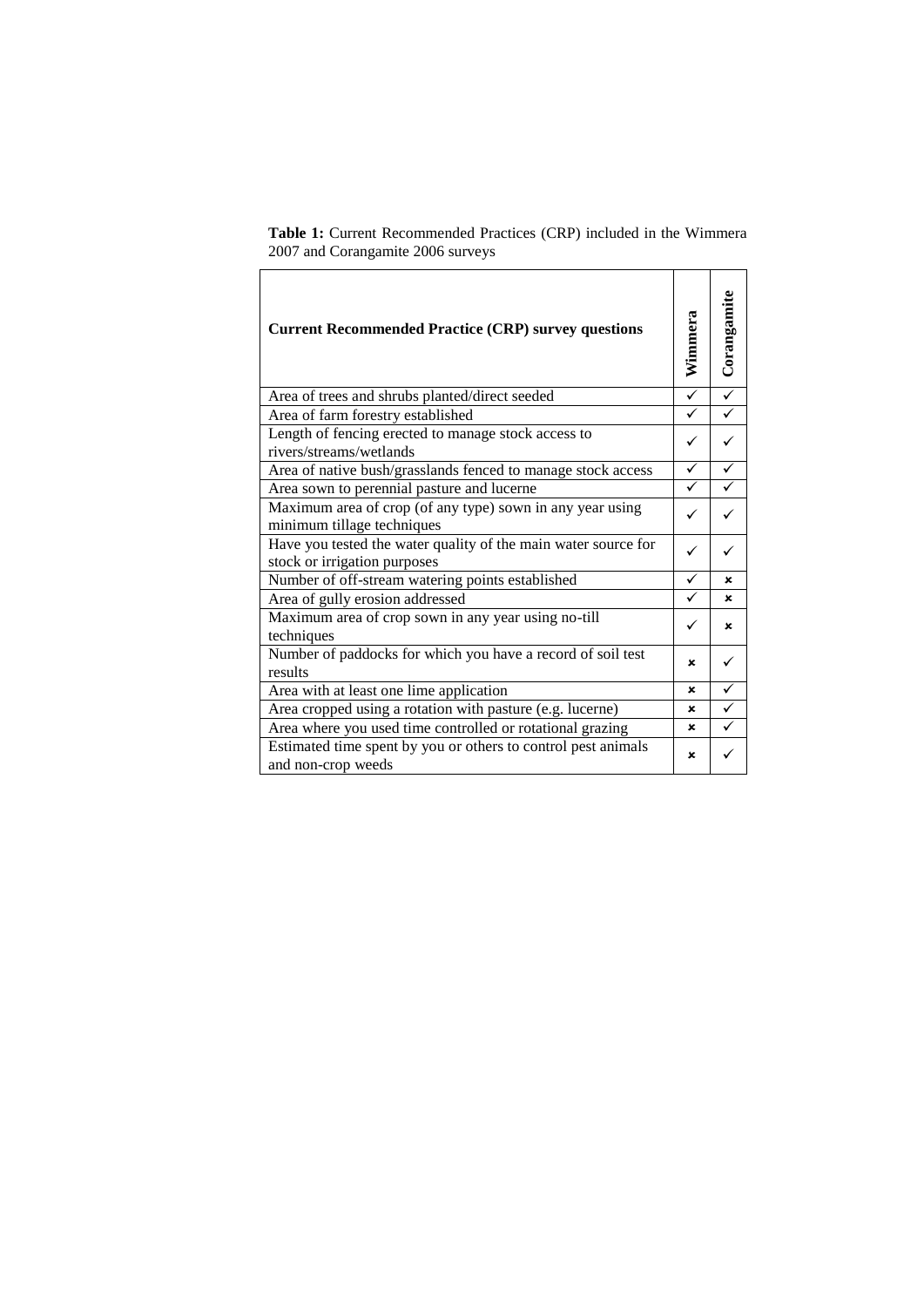| <b>Corangamite 2006: Practices</b><br>undertaken during your management                                                               | $n=$ | $\frac{0}{0}$<br>adopt | median            |
|---------------------------------------------------------------------------------------------------------------------------------------|------|------------------------|-------------------|
| Area of trees and shrubs planted (incl.<br>direct seeding) [ha]                                                                       | 445  | 75%                    | 4ha               |
| Area of farm forestry established [ha]                                                                                                | 449  | 17%                    | 5ha               |
| Area of native bush/grasslands fenced to<br>manage stock access [ha]                                                                  | 436  | 31%                    | 5.5 <sub>ha</sub> |
| Length of fencing erected to manage stock<br>access to rivers/streams/wetlands [km]                                                   | 444  | 49%                    | 3km               |
| Have you tested the water quality of the<br>main water source for stock or irrigation<br>purposes on your property in the last 5 yrs? | 461  | 27%                    | N/A               |
| Number of paddocks where have a record<br>of soil test results for past 5 years                                                       | 435  | 55%                    | 6                 |
| Area sown to perennial pasture and lucerne<br>[ha] past 5 yrs                                                                         | 451  | 52%                    | 40 <sub>ha</sub>  |
| Area cropped in past 5 years using a<br>rotation with pasture eg lucerne                                                              | 446  | 49%                    | 50ha              |
| Area where used time controlled rotational<br>grazing in past 12 months                                                               | 448  | 52%                    | 97.5ha            |
| Area with at least one lime application past<br>5 years                                                                               | 449  | 54%                    | 50 <sub>ha</sub>  |
| Max area of crop sown in any year using<br>min-tillage techniques [ha] past 12 months                                                 | 450  | 42%                    | 38.5ha            |
| Time spent by you/others to control pest<br>animals & weeds in past 12 months                                                         | 449  | 88%                    | 10 days           |

**Table 2a**: Implementation of CRP, Corangamite 2006 (n=482)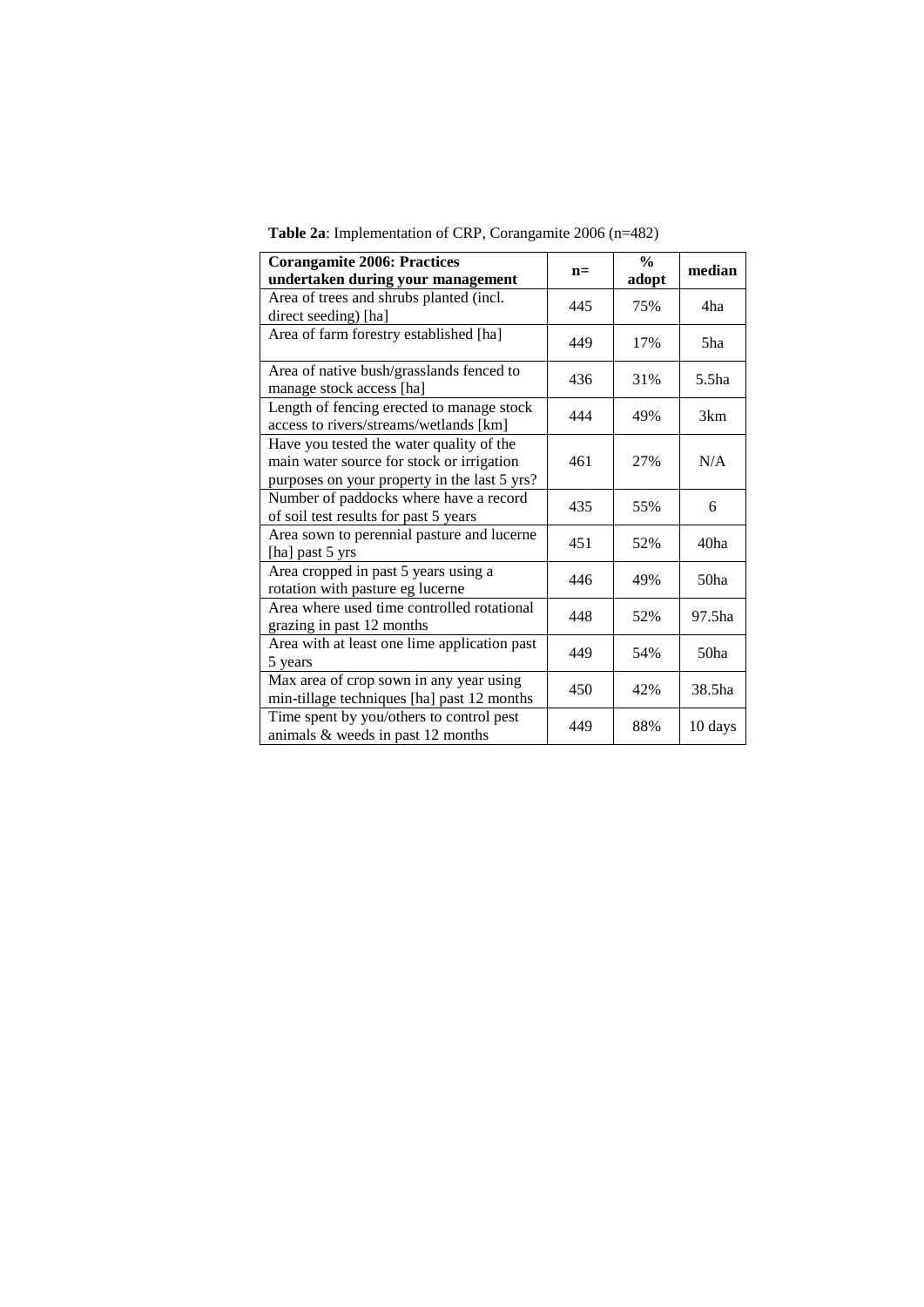| Wimmera 2007: Practices undertaken<br>during your management                             | $n=$ | $\frac{0}{0}$<br>adopt | median            |
|------------------------------------------------------------------------------------------|------|------------------------|-------------------|
| Area of trees and shrubs planted (incl.                                                  |      |                        |                   |
| direct seeding) [ha]                                                                     | 487  | 54%                    | 5ha               |
| Area sown to perennial pasture and lucerne                                               |      |                        |                   |
| [ha]                                                                                     | 490  | 36%                    | 75ha              |
| Area of gully erosion addressed [ha]                                                     | 487  | 11%                    | 5ha               |
| Area of farm forestry established [ha]                                                   | 489  | 10%                    | 5ha               |
| Area of native bush/grasslands fenced to                                                 | 393  | 37%                    | 10ha              |
| manage stock access [ha]                                                                 |      |                        |                   |
| Length of fencing erected to manage stock<br>access to rivers/streams/wetlands [km]      | 392  | 27%                    | 4km               |
| Number of off-stream watering points                                                     | 393  | 23%                    | 5.5               |
| established [number]                                                                     |      |                        |                   |
| Have you tested the water quality of the                                                 |      |                        |                   |
| main water source for stock or irrigation                                                | 428  | 58%                    | N/A               |
| purposes on your property in the last 5 yrs?                                             |      |                        |                   |
| Area of trees & shrubs planted (incl. direct<br>seeding) [planted annually]* past 5 yrs  | 491  | 37%                    | 200               |
| Area sown to perennial pasture and lucerne<br>[ha] past 5 yrs                            | 489  | 30%                    | 60ha              |
| Area of farm forestry established [ha] past                                              | 491  | 4%                     | 5ha               |
| five yrs                                                                                 |      |                        |                   |
| Length of fencing erected to manage stock<br>access to rivers/streams/wetlands [km] past | 395  | 21%                    | 3km               |
| 5 yrs                                                                                    |      |                        |                   |
| Area of native bush/grasslands fenced to                                                 |      |                        |                   |
| manage stock access [ha enclosed                                                         | 490  | 20%                    | $2\mathrm{ha}$    |
| annually] past 5 yrs                                                                     |      |                        |                   |
| Maximum area of crop sown in any year                                                    | 32   |                        |                   |
| using no-til techniques [ha] past 5 yrs                                                  |      | 56%                    | 200 <sub>ha</sub> |
| Max area of crop sown in any year using                                                  |      |                        |                   |
| min-tillage techniques [ha] past 5 yrs                                                   | 33   | 52%                    | 200ha             |
| (during past 12 months Corangamite)                                                      |      |                        |                   |

*\*Data provided in survey recalculated as number of trees per year and shown as such in this table*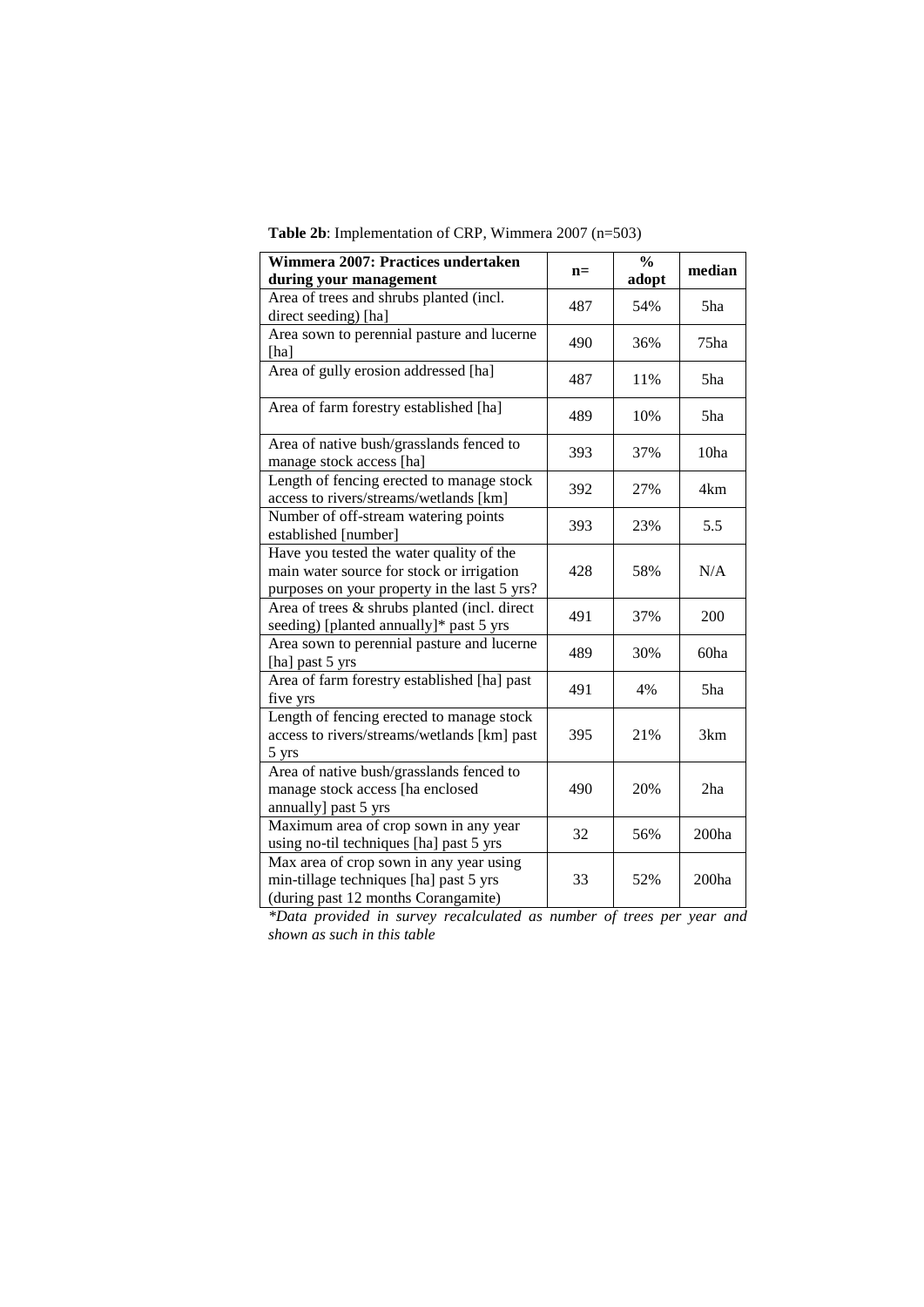| <b>Practices undertaken during</b><br>your management                                  | $n=$ | $\frac{0}{0}$<br>adopt | work<br>median   | $\frac{0}{0}$<br>receiving<br>govt<br>support |
|----------------------------------------------------------------------------------------|------|------------------------|------------------|-----------------------------------------------|
| Area of trees and shrubs planted<br>(including direct seeding) [ha]                    | 487  | 54%                    | 5 <sub>ha</sub>  | 44%                                           |
| Area sown to perennial pasture<br>and lucerne [ha]                                     | 490  | 36%                    | 75 ha            | 10%                                           |
| Area of gully erosion addressed<br>[ha]                                                | 487  | 11%                    | 5 <sub>ha</sub>  | 16%                                           |
| Area of farm forestry<br>established [ha]                                              | 489  | 10%                    | 5 <sub>ha</sub>  | 10%                                           |
| Area of native bush/grasslands<br>fenced to manage stock access<br>[ha]                | 393  | 37%                    | 10 <sub>ha</sub> | 32%                                           |
| Length of fencing erected to<br>manage stock access to<br>rivers/streams/wetlands [km] | 392  | 27%                    | 4 km             | 33%                                           |
| Number of off-stream watering<br>points established [number]                           | 393  | 23%                    | 5.5              | 6%                                            |
| Practices undertaken in last 5 yrs                                                     |      |                        |                  |                                               |
| Area of trees and shrubs planted<br>(including direct seeding) [ha]                    | 491  | 37%                    | 4 ha             | 32%                                           |
| Area sown to perennial pasture<br>and lucerne [ha]                                     | 489  | 30%                    | $60$ ha          | 12%                                           |
| Length of fencing erected to<br>manage stock access to<br>rivers/streams/wetlands [km] | 395  | 21%                    | 3 km             | 23%                                           |
| Area of native bush/grasslands<br>fenced to manage stock access<br>[ha]                | 490  | 20%                    | 10 <sub>ha</sub> | 20%                                           |

**Table 3:** Implementation of CRP and government support, Wimmera 2007  $(n=503)$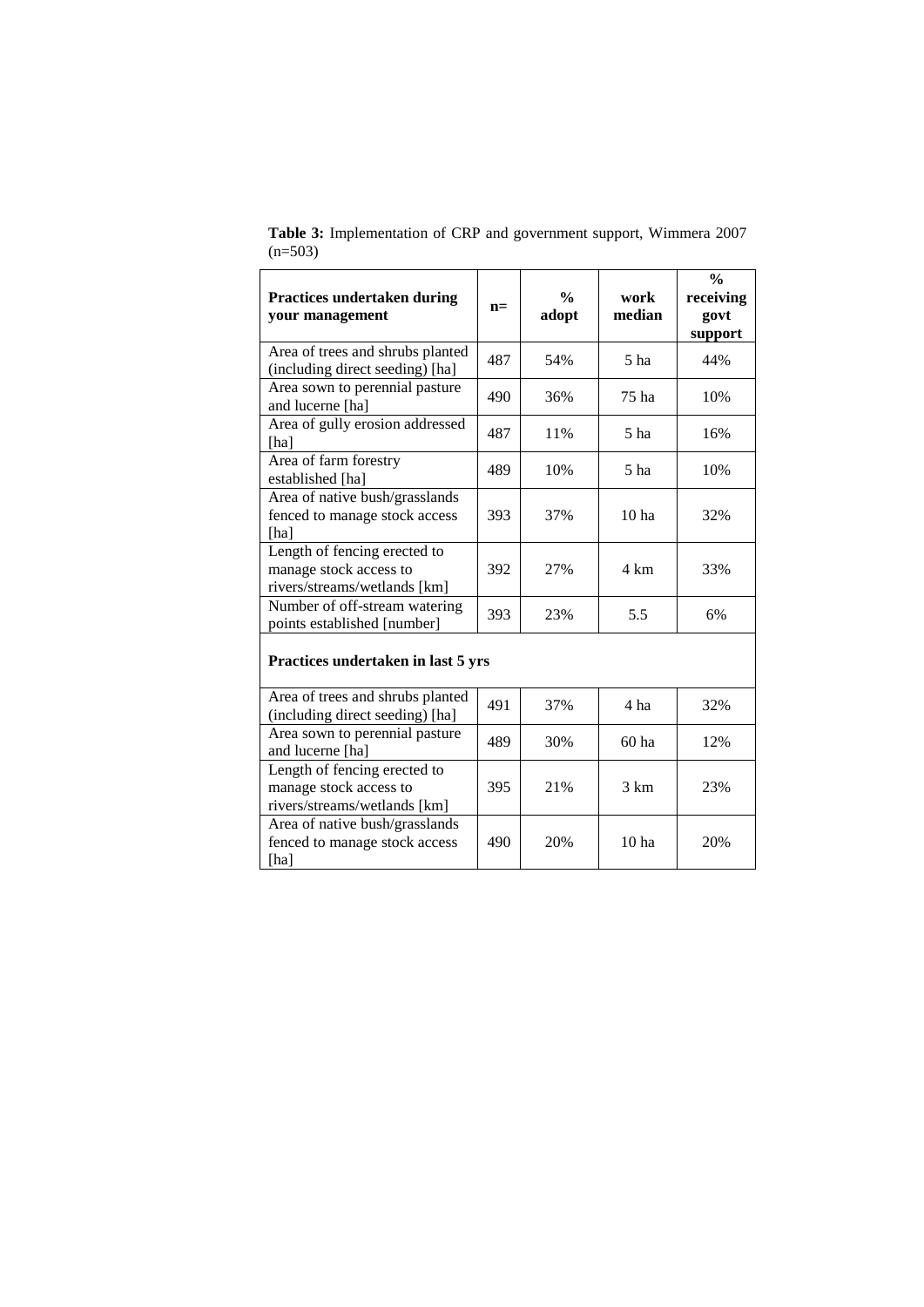| <b>Practices undertaken</b>                   | <b>Survey</b><br>year | $\frac{0}{0}$<br>adopt | $\mathbf{p} =$ | Work<br>done<br>median | $\mathbf{p} =$   |
|-----------------------------------------------|-----------------------|------------------------|----------------|------------------------|------------------|
| Area sown to                                  | 2007                  | 36%                    |                | 75 <sub>ha</sub>       |                  |
| perennial pasture and                         | $(n=490)$<br>2002     | $(n=174)$<br>47%       | 0.0001         |                        | 0.0011           |
| lucerne during period<br>of management [ha]   | $(n=590)$             | $(n=279)$              |                | 120 <sub>ha</sub>      |                  |
| Area of native                                |                       |                        |                |                        |                  |
| bush/grasslands fenced                        | 2007                  | 37%                    |                | 10ha                   |                  |
| to manage stock                               | $(n=393)$             | $(n=145)$              | 0.0776         |                        | 0.022            |
| access during period                          | 2002                  | 30%                    |                | 20ha                   |                  |
| of management [ha]                            | $(n=292)$             | $(n=88)$               |                |                        |                  |
| Area of farm forestry                         | 2007                  | 10%                    |                | 5.5 <sub>ha</sub>      |                  |
| established during                            | $(n=489)$             | $(n=36)$               | 0.0439         |                        | 0.411            |
| period of management                          | 2002                  | 6%                     |                | 10ha                   |                  |
| [ha]                                          | $(n=587)$             | $(n=28)$               |                |                        |                  |
| Area of native                                | 2007                  | 32%                    |                |                        |                  |
| bush/grasslands fenced<br>to manage stock     | $(n=195)$             | $(n=54)$               |                | $0.75$ ha              |                  |
| access during the past                        |                       |                        | 0.1803         |                        | $\boldsymbol{0}$ |
| 5 yrs (2007) or past 3                        |                       |                        |                |                        |                  |
| yrs (2002) [ha                                | 2002                  | 27%                    |                | 5ha                    |                  |
| enclosed annually]                            | $(n=416)$             | $(n=139)$              |                |                        |                  |
| Area of trees and                             | 2007                  | 37%                    |                |                        |                  |
| shrubs planted (incl.                         | $(n=491)$             | $(n=183)$              |                | 200                    |                  |
| direct seeding) during                        |                       |                        | $\theta$       |                        | $\overline{0}$   |
| the past $5$ yrs $(2007)$                     | 2002                  | 60%                    |                |                        |                  |
| or past 3 yrs (2002)                          | $(n=580)$             | $(n=346)$              |                | 83.3                   |                  |
| [planted annually]*                           |                       |                        |                |                        |                  |
| Max area of crop sown                         | 2007                  | 66%                    |                |                        |                  |
| in any year using                             | $(n=351)$             | $(n=224)$              |                | 300ha                  |                  |
| minimum tillage                               |                       |                        | 0.0002         |                        | 0.1959           |
| techniques during the<br>past 5 yrs (2007) or | 2002                  | 77%                    |                | 360ha                  |                  |
| past 3 yrs (2002) [ha]                        | $(n=471)$             | $(n=271)$              |                |                        |                  |
|                                               |                       |                        |                |                        |                  |

**Table 4:** Implementation of CRP, Wimmera 2007 (n=503) and 2002  $(n=619)$ 

*Note: \*Area recalculated as number of trees per year*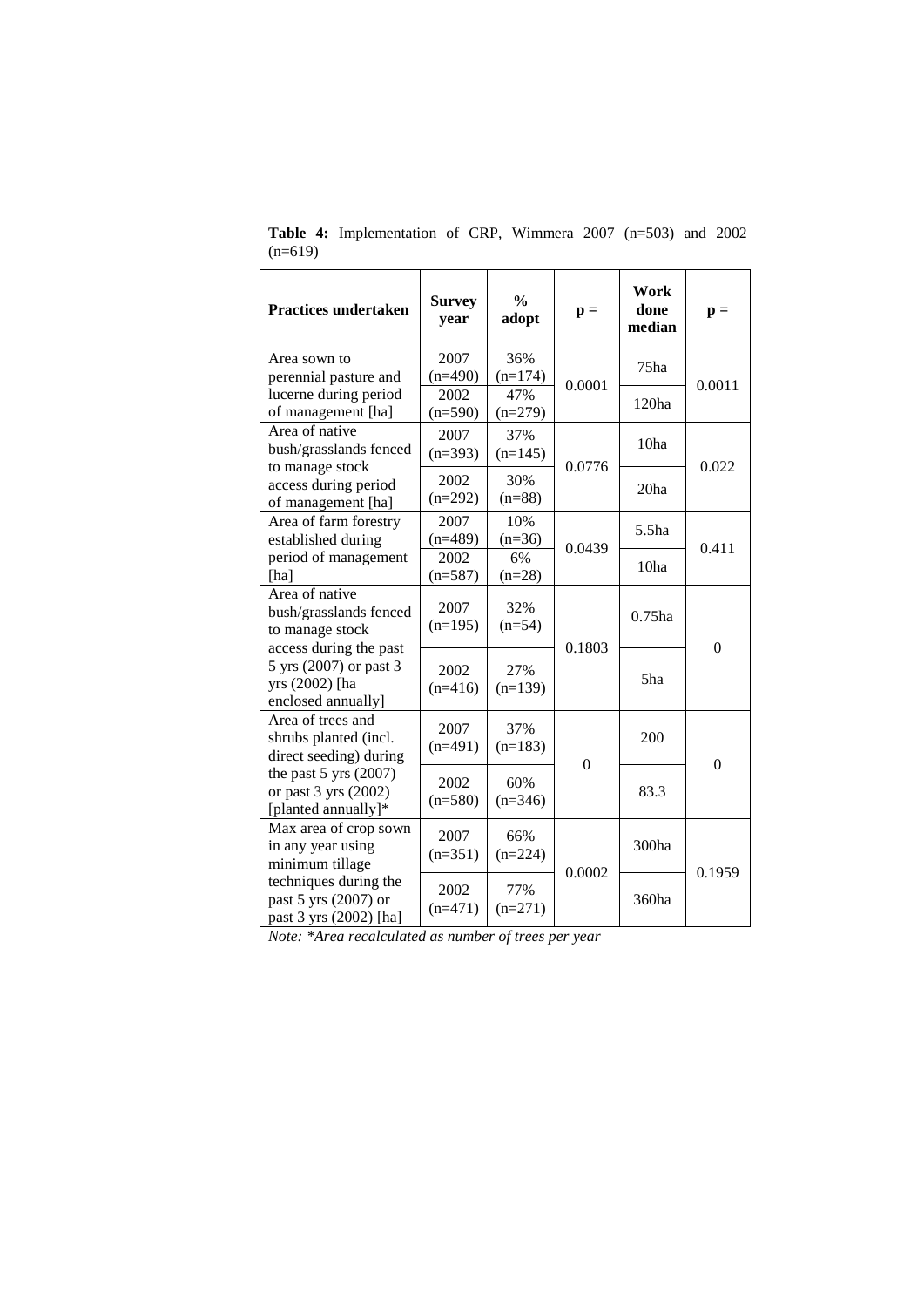| <b>CRP</b>                                                                  | <b>Investment</b><br>asset/area   | $\frac{0}{0}$<br>involved<br>2002 | $\frac{0}{0}$<br>involved<br>2007 | P<br>value* |
|-----------------------------------------------------------------------------|-----------------------------------|-----------------------------------|-----------------------------------|-------------|
| Area of trees and<br>shrubs planted                                         | 3 priority ground<br>flow systems | 48%<br>$n=33$                     | 43%<br>$n=51$                     | 0.7976      |
| (including direct)<br>seeding) last 5 yrs                                   | Yarriambiack &<br>Hindmarsh       | 56%<br>$n=282$                    | 32%<br>$n=220$                    | 0.000       |
| Area sown to<br>perennial pasture<br>and lucerne                            | 3 priority ground<br>flow systems | 64%<br>$n=33$                     | 45%<br>$n=51$                     | 0.1405      |
| Max area of crop<br>sown in any year<br>using minimum<br>tillage techniques | Wimmera<br>cropping areas         | 77%<br>$n=471$                    | 66%<br>$n=351$                    | 0.002       |
| Area of farm<br>forestry established                                        | 3 priority ground<br>flow systems | 15%<br>$n=33$                     | 4%<br>$n=50$                      | 0.1659      |
| Area of native<br>bush/grasslands<br>fenced to manage<br>stock access [ha]  | Wimmera region                    | 30%<br>$n=88$                     | 37%<br>$n=145$                    | 0.0776      |

**Table 5:** Implementation of CRP by strategic investment areas, Wimmera 2002 (n=619) and 2007 (n=503)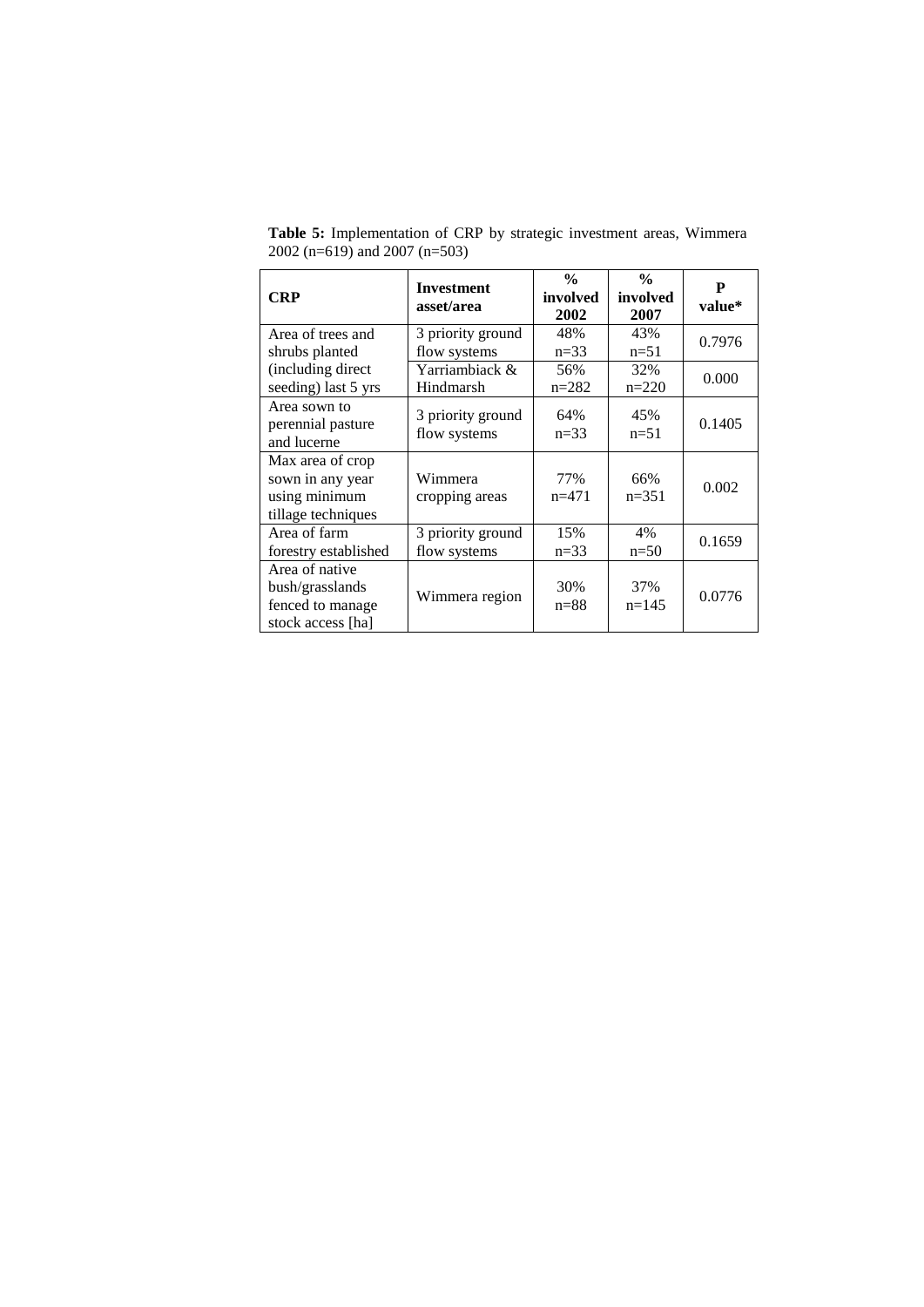**Table 6:** Significant positive relationships between capacity building approaches and implementation of CRP, Corangamite 2006 (n=482) and Wimmera 2007 (n=503)

| Capacity<br>building topics                                                                                                             | Corangamite n=482<br>$(12$ CRP $)$                                                                                                                                  | Wimmera n=503<br>$(10 \text{ CRP})$                                                                                                                             |
|-----------------------------------------------------------------------------------------------------------------------------------------|---------------------------------------------------------------------------------------------------------------------------------------------------------------------|-----------------------------------------------------------------------------------------------------------------------------------------------------------------|
| Awareness of<br>salinity on<br>property                                                                                                 | 10 practices (all except<br>trees & shrubs planted,<br>used time<br>controlled/rotational<br>grazing) and said areas<br>property affected by<br>dryland salinity    | 3 practices (trees $&$<br>shrubs planted, gully<br>erosion control, sowing<br>perennial pasture) and<br>said areas property<br>affected by dryland<br>salinity  |
| Self-assessed<br>knowledge of<br><b>NRM</b>                                                                                             | 12 practices and 11 of 17<br>landholder knowledge<br>items                                                                                                          | 7 practices (all except<br>testing water quality,<br>establishing off-stream<br>watering, gully erosion<br>control) and all 17<br>landholder knowledge<br>items |
| $\overline{\text{Confidence}}$ in<br><b>CRP</b><br>(Survey items<br>focussed on<br>fencing to manage<br>stock and tillage<br>practices) | 2 practices (fencing<br>waterways, fencing<br>native vegetation) and<br>confidence in benefits of<br>managing stock access to<br>waterways and native<br>vegetation | 1 practice (min-tillage)<br>and confidence in<br>benefits of stubble<br>retention                                                                               |
| Property planning                                                                                                                       | 10 practices (all except<br>trees & shrubs planted,<br>time controlling pest<br>plants & animals)                                                                   | 7 practices (all except<br>cropping using no-til or<br>min-til, or gully erosion<br>control)                                                                    |
| Landcare<br>participation                                                                                                               | 11 practices (all except<br>tested water quality of<br>main water source)                                                                                           | 7 practices (all except<br>tested water quality,<br>establishing off-stream<br>watering, farm forestry)                                                         |
| Commodity group<br>participation                                                                                                        | 10 practices (all except<br>native vegetation fenced,<br>time controlling pest<br>plants & animals)                                                                 | 7 practices (all except<br>fencing wetlands, gully<br>erosion control.<br>establishing off-stream<br>watering)                                                  |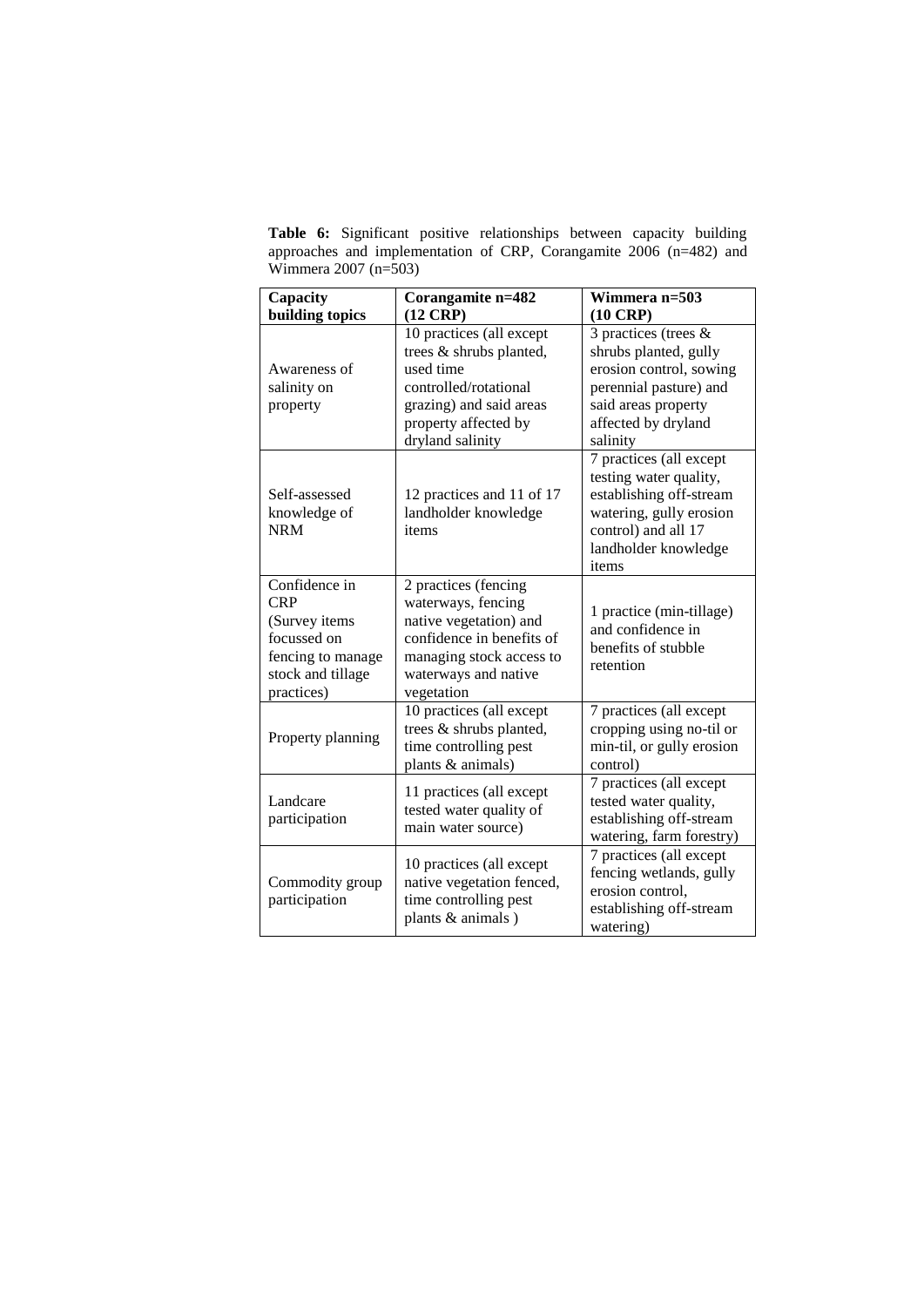**Table 7:** Significant positive relationships between topics NRM practitioners have limited capacity to influence but should consider, and implementation of CRP, Corangamite 2006 (n=482) and Wimmera 2007  $(n=503)$ 

| <b>Topics</b>        | Corangamite n=482        | <b>Wimmera n=503</b>       |
|----------------------|--------------------------|----------------------------|
|                      | $(12$ CRP $)$            | $(10 \text{ CRP})$         |
| Direct government    |                          | 8 practices (all except    |
| support for work     | All 12 practices         | min-til, testing water     |
|                      |                          | quality),                  |
|                      |                          | 6 practices (all except    |
| Occupation           | 10 practices (all except | establishing off-stream    |
| (farmer compared     | farm forestry, fencing   | watering, gully erosion    |
| to others)           | native vegetation)       | control, farm forestry,    |
|                      |                          | fencing wetlands)          |
| Property             | 9 practices (all except  | 6 practices (all except    |
| profitability        | farm forestry, fencing   | trees & shrubs planted,    |
| (reporting a profit  | native vegetation, time  | fencing native vegetation, |
| and level of profit) | controlling pest weeds   | gully erosion control,     |
|                      | and animals)             | testing water quality)     |
| Property size        | 11 practices (all except | 8 practices (all except    |
| (larger)             | time controlling pest    | farm forestry, gully       |
|                      | weeds and animals)       | erosion control, )         |
|                      | 9 of 11 practices (all   | 7 practices (all except    |
| Values attached to   | except trees & shrubs    | establishing off-stream    |
|                      | planted) across 15 of 16 | watering, gully erosion    |
| property             | landholder values items  | control, farm forestry)    |
|                      |                          | across 16 of 18 items      |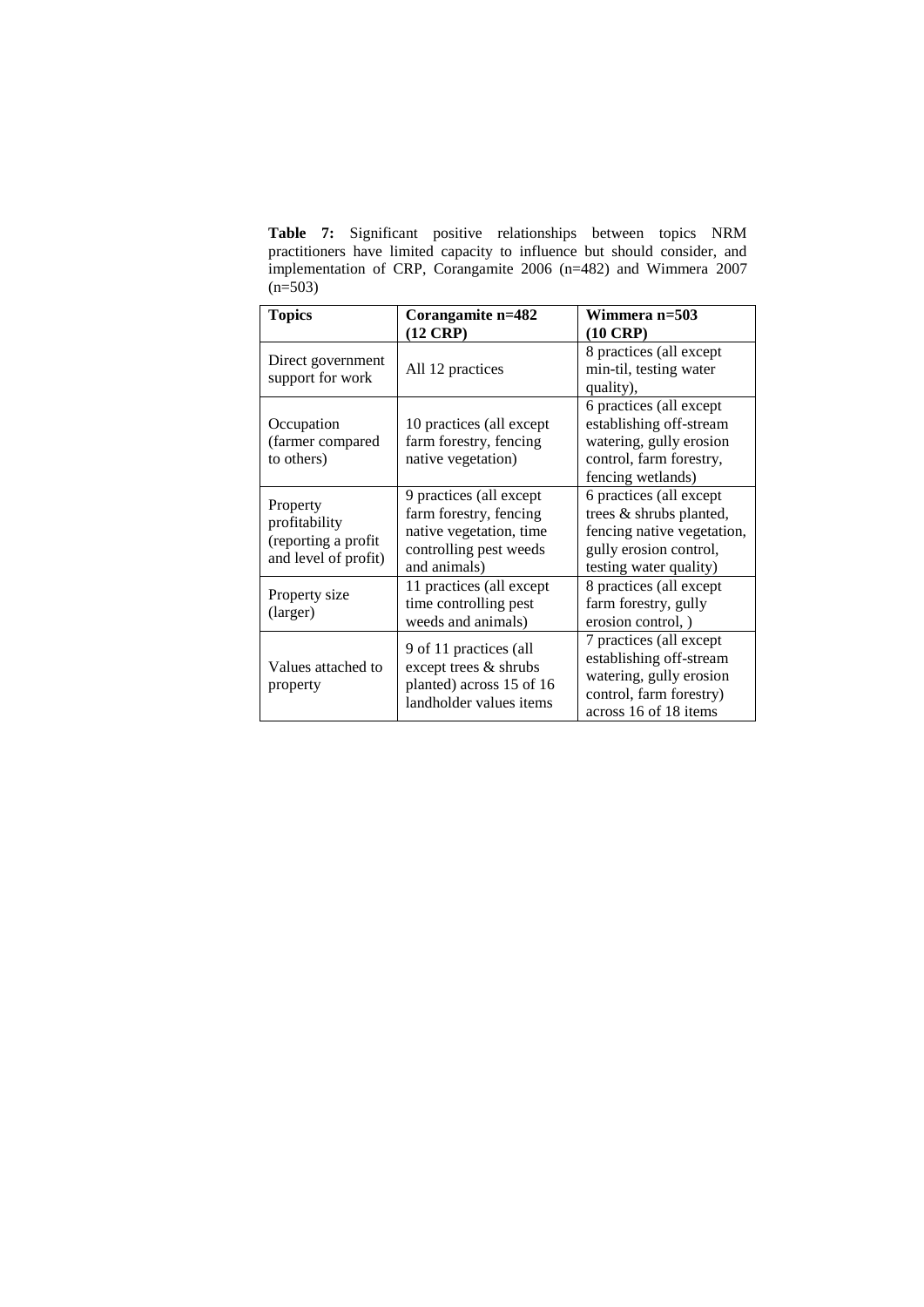**Table 8:** Differences between farmers and non-farmers: Wimmera 2007  $(n=484)$ 

| <b>Topics</b>                             | <b>Farmers</b>              | Non-                        |  |
|-------------------------------------------|-----------------------------|-----------------------------|--|
|                                           |                             | farmers                     |  |
| Property size                             | 880 ha                      | 270 ha                      |  |
| Absentee residence                        | 8%                          | 50%                         |  |
| On-property work                          | $50$ hrs/wk                 | $10$ hrs/wk                 |  |
| Concern about NRM issues                  | Different on 14 of 21 items |                             |  |
| Attitudes to NRM roles & responsibilities | Different on 8 of 11 items  |                             |  |
| Knowledge of NRM                          | Different on 11 of 18 items |                             |  |
| Values attached to property               |                             | Different on 14 of 18 items |  |

**Table 9:** Differences between farmers and non-farmers: Corangamite 2006  $(n=453)$ 

| <b>Topics</b>                             | <b>Farmers</b>              | Non-             |  |
|-------------------------------------------|-----------------------------|------------------|--|
|                                           |                             | farmers          |  |
| Property size                             | 286 ha                      | 40 <sub>ha</sub> |  |
| Absentee residence                        | 12%                         | 34%              |  |
| On-property work                          | $60$ hrs/wk                 | $10$ hrs /wk     |  |
| Concern about NRM issues                  | Different on 9 of 25 items  |                  |  |
| Attitudes to NRM roles & responsibilities | Different on 10 of 17 items |                  |  |
| Knowledge of NRM                          | Different on 14 of 17 items |                  |  |
| Values attached to property               | Different on 16 of 21 items |                  |  |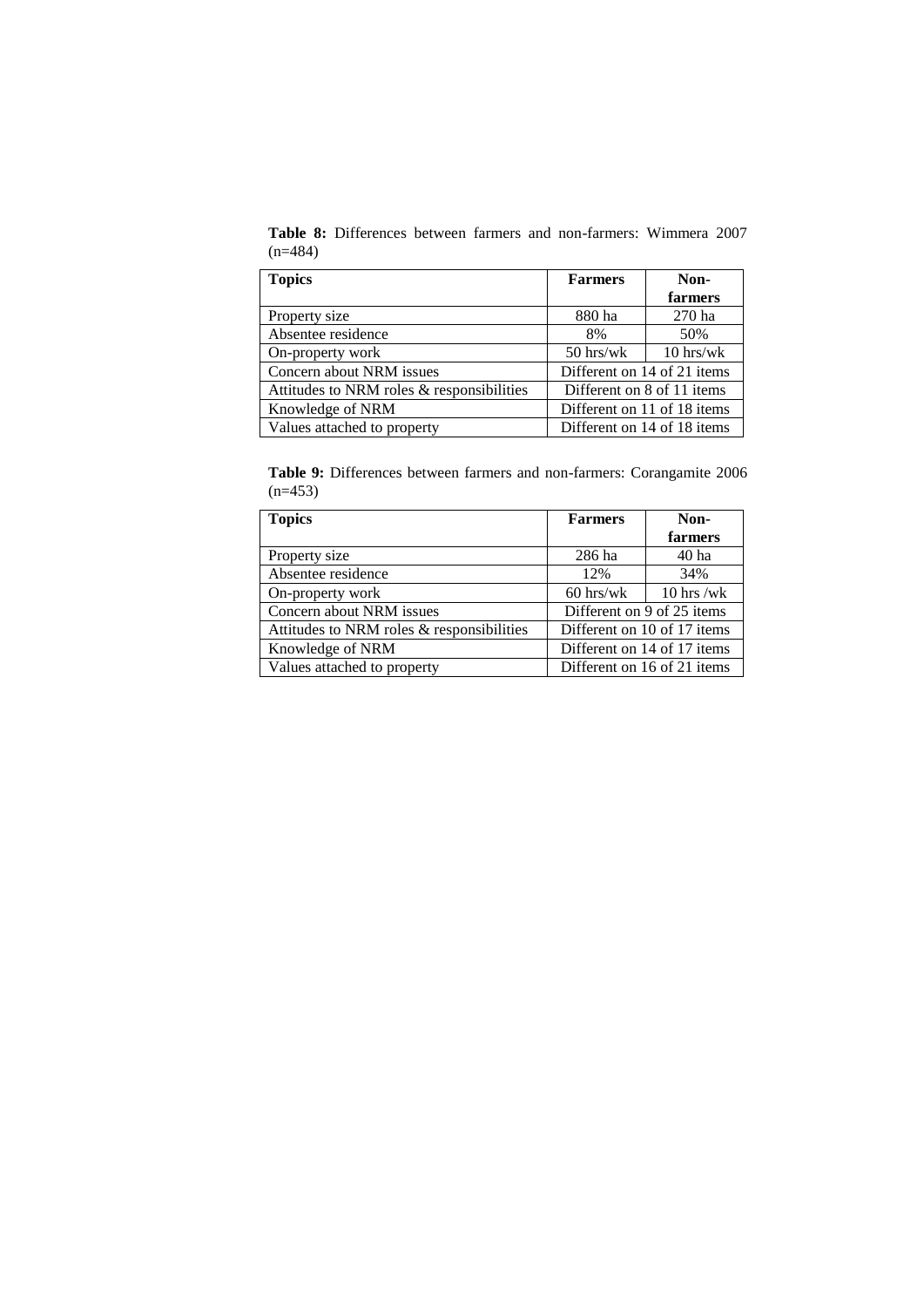|                         | Wimmera    |           | Corangamite |            |  |
|-------------------------|------------|-----------|-------------|------------|--|
|                         |            | Longer-   |             | Longer-    |  |
| <b>Topic</b>            | <b>New</b> | term      | <b>New</b>  | term       |  |
|                         | $(n=70)$   | $(n=408)$ | $(n=92)$    | $(n=381)$  |  |
| Median area of land     | 145 ha     | 722 ha    | 44 ha       | 160 ha     |  |
| managed                 |            | ***       |             | ***        |  |
| Occupation (%           | 35%        | 73%       | 23%         | 61%        |  |
| farmers/non-farmers)    |            | ***       |             | ***        |  |
| Property principal      | 58%        | 81%       | 61%         | 81%        |  |
| place of residence      |            | ***       |             | ***        |  |
| Median age              | 48 years   | 55 years  | 47 years    | 57 years   |  |
|                         |            | ***       |             | ***        |  |
| Median hours per        | 20 hours   | 50 hours  | 16 hours    | 40 hours   |  |
| week on property        |            | ***       |             | $***$      |  |
| Median days off-        | 50 days    | 0 days    | 200 days    | 0 days     |  |
| property per year       |            | **        |             | ***        |  |
| Made an on-property     | 17%        | 38%       | 35%         | 68%        |  |
| profit                  |            | $**$      |             | ***        |  |
| Median level of equity  | 61-80%     | 81-100%   | 61-80%      | 81-100%    |  |
| in property             |            | $\ast$    |             | ***        |  |
| Member of landcare      | 17%        | 43%       | 24%         | 37%        |  |
|                         |            | ***       |             | $\ast$     |  |
| Completed a short       | 37%        | 50%       | 33%         | 38%        |  |
| course related to       |            |           |             |            |  |
| property management     |            |           |             |            |  |
| Commodity group         | 8%         | 27%       | 13%         | 20%        |  |
| membership              |            | $**$      |             |            |  |
| Employed a consultant   | 31%        | 35%       | 29%         | 21%        |  |
|                         |            |           |             |            |  |
| Property management     | Early      | Early     | <b>Not</b>  | <b>Not</b> |  |
| plan                    | stages     | stages    | started     | started    |  |
| Family members          | 49%        | 61%       | 36%         | 53%        |  |
| interested in taking on |            |           |             | $**$       |  |
| the property            |            |           |             |            |  |
| Succession plan         | Early      | Early     | <b>Not</b>  | Early      |  |
|                         | stages     | stages    | started     | stages     |  |
|                         |            |           |             | ∗          |  |

Table 10: Comparing newer (<10 years) and longer-term (>10 years) landholders: social and farming variables, Corangamite 2006 (n=482) and Wimmera 2007 (n=503)

Significance denoted by: \* p<0.05; \*\* p<0.01; \*\*\* p<0.001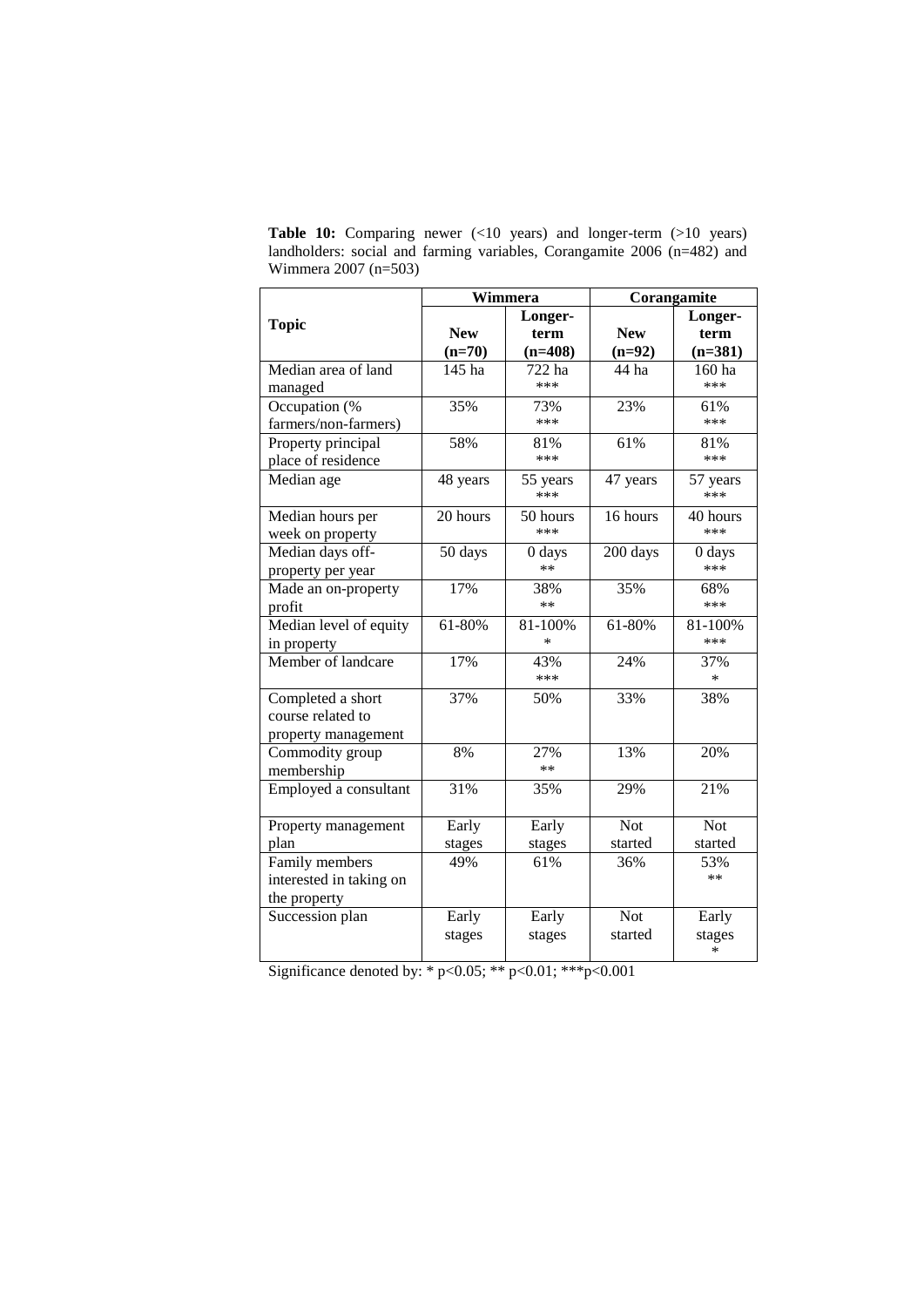| <b>Information sources</b>   | Wimmera<br>$(n=503)$ |          | Corangamite<br>$(n=461)$ |            |
|------------------------------|----------------------|----------|--------------------------|------------|
|                              | <b>New</b>           | Longer   | <b>New</b>               | Longer     |
|                              |                      | -term    |                          | -term      |
| Television                   | 41%                  | 45%      | 34%                      | 33%        |
| Books/magazines/journals     | 65%                  | 77%      | 73%                      | 63%        |
| <b>CMA</b>                   | 43%                  | 55%      | 33%                      | 48%        |
| Children                     | 5%                   | 15%      | 8%                       | 11%        |
| Victorian Farmers'           | 11%                  | 33%      | 11%                      | 32%        |
| Federation (VFF)             |                      | ***      |                          | ***        |
| <b>Bureau of Meteorology</b> | 29%                  | 31%      | 30%                      | 30%        |
| Local council                | 41%                  | 45%      | 24%                      | 22%        |
| Radio                        | 54%                  | 61%      | 41%                      | 47%        |
| Landcare group               | 40%                  | 57% *    | 39%                      | 54% *      |
| <b>Extension officers</b>    | 30%                  | 27%      | 14%                      | $26\%$ *   |
| Department of Primary        | 41%                  | 42%      | 24%                      | 30%        |
| Industries (DPI)             |                      |          |                          |            |
| Waterwatch                   | 5%                   | $18\%$ * | 3%                       | 9%         |
| Newspapers                   | 65%                  | 83% **   | 70%                      | 78%        |
| Field days                   | 44%                  | 56%      | 26%                      | 36%        |
| Environmental organisations  | 32%                  | 26%      | 29%                      | 24%        |
| Industry groups              | 13%                  | 16%      | 10%                      | 13%        |
| Friends/neighbours/relatives | 59%                  | 54%      | 60%                      | 50%        |
| Department of Sustainability | 43%                  | 46%      | 37%                      | 35%        |
| & Environment (DSE)          |                      |          |                          |            |
| Landcare coordinator         | 26%                  | 36%      | 29%                      | 36%        |
| Agricultural consultants     | 24%                  | 22%      | 16%                      | 15%        |
| Universities                 | 5%                   | 5%       | 14%                      | $5\%$ **   |
| Internet and email           | 29%                  | 19%      | 43%                      | 18%<br>*** |
| Workshops/seminars           | 13%                  | 23%      | 16%                      | 19%        |
| Mailed                       | 70%                  | 69%      | 57%                      | 61%        |
| brochures/leaflets/community |                      |          |                          |            |
| newsletters                  |                      |          |                          |            |
| Training courses             | 8%                   | 14%      | 17%                      | $8\% *$    |

**Table 11:** Sources of information for newer (<10 years) and longer-term (>10 years) landholders, Corangamite 2006 (n=482) and Wimmera 2007  $(n=503)$ 

Significance denoted by: \* p<0.05; \*\* p<0.01; \*\*\* p<0.001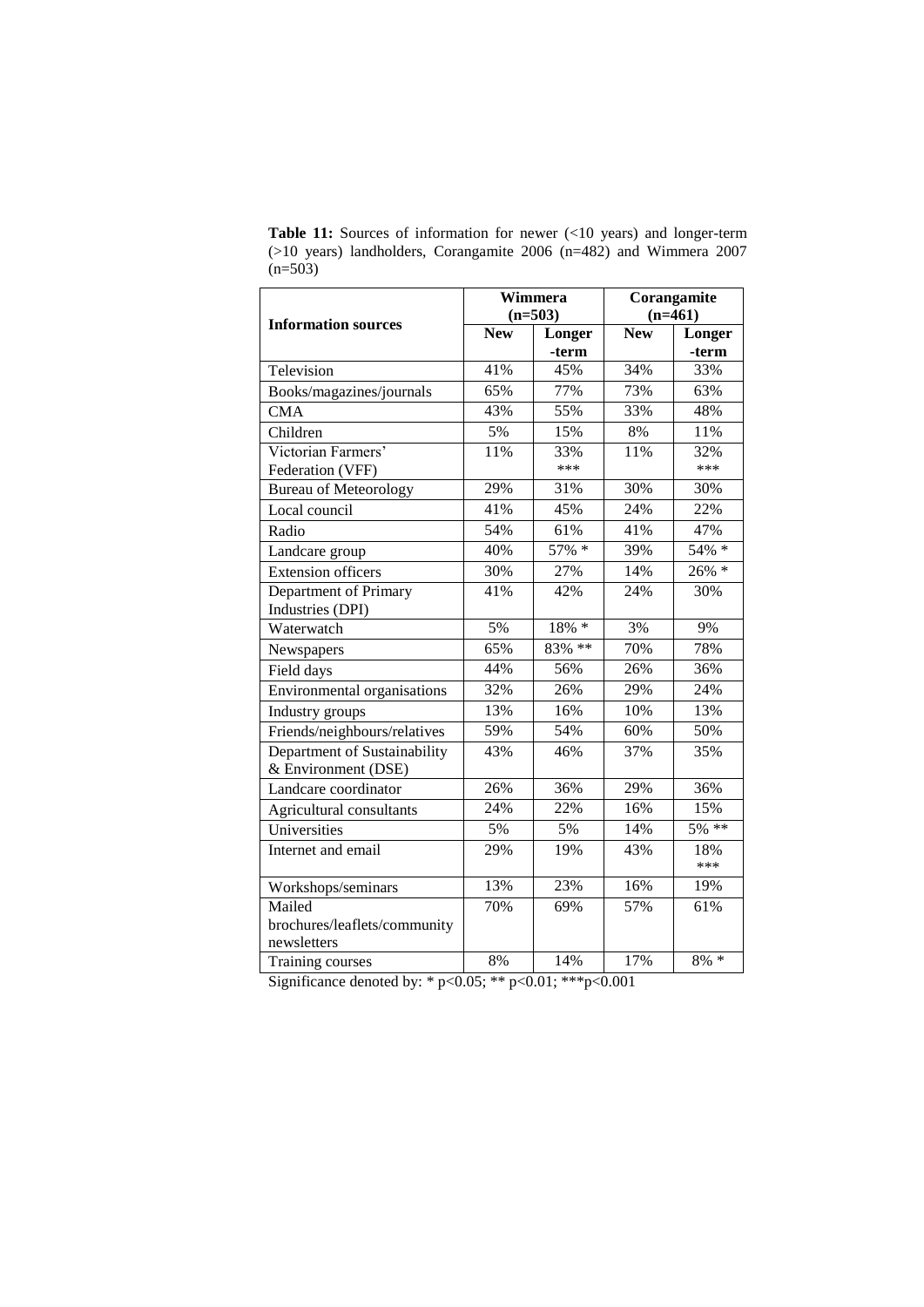# **REFERENCES**

- ABS (Australian Bureau of Statistics) 2006, *Basic community profile Victoria: industry of employment by age and sex,* Canberra, Australian Bureau of Statistics.
- ANAO (Australian National Audit Office) 1997, *Commonwealth natural resource management and environment programs*, Audit Report No. 36 1996-97, Canberra, Australian National Audit Office.
- ANAO (Australian National Audit Office) 1998, *Preliminary inquiries into the National Heritage Trust*, Audit Report No. 42 1997-98, Canberra, Australian National Audit Office.
- ANAO (Australian National Audit Office) 2001, *Performance information on Commonwealth financial assistance under the Natural Heritage Trust*, Audit Report No.43 2000-01, Canberra, Australian National Audit Office.
- ANAO (Australian National Audit Office) 2008, *Regional Delivery Model for the National Heritage Trust and the National Plan for Salinity and Water Quality*, Audit Report No. 21 2007-08, Canberra, Australian National Audit Office.
- Argent, N. 2002. From pillar to post? In search of the post-productivist countryside in Australia. *Australian Geographer* 33(1):97-114.
- Australian Bureau of Statistics. 2002. *Measures of Australia's progress 2002 (Catalogue No. 1370.0)*. Canberra: ABS.
- Bammer, G., C. Mobbs, R. Lane, S. Dovers, and A. Curtis. 2005. An introduction to Australian case studies of integration in natural resource management. *Australasian Journal of Environmental Management* 12 (supplementary issue):3-5.
- Barr, N. 2003. Future agricultural landscapes. *Australian Planner* 40(2):123- 127.
- Barr, N., and J. Cary. 1992. *Greening a brown land: The Australian search for sustainable land use*. South Melbourne: Macmillan.
- ———. 2000. Influencing improved natural resource management on farms. Canberra: Bureau of Rural Sciences.
- Barr, N., S. Ridges, N. Anderson, I. Gray, J. Crockett, B. Watson, and N. Hall. 2000. Adjusting for catchment management: Structural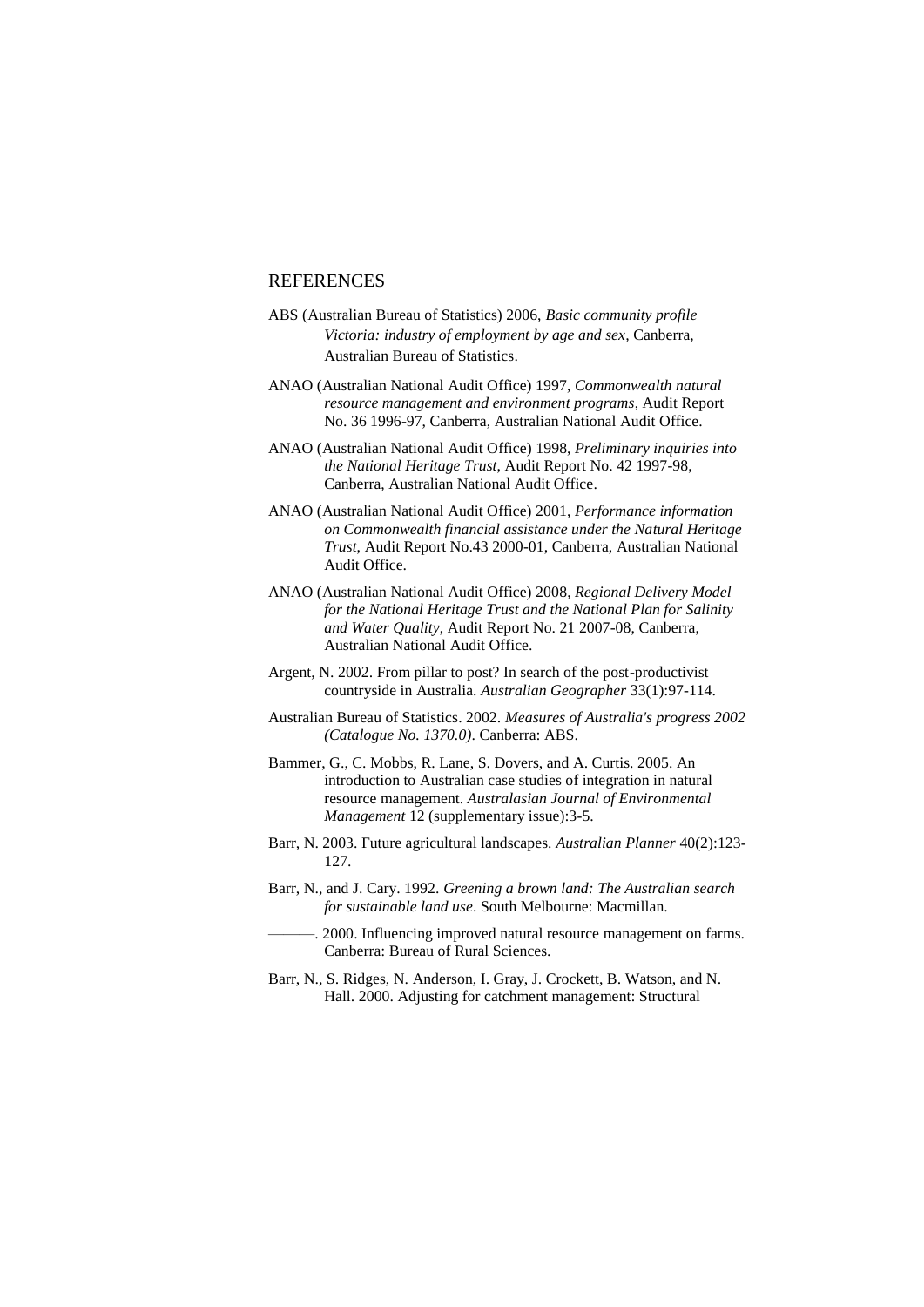adjustment and its implications for catchment management in the Murray Darling Basin. Canberra: Murray-Darling Basin Commission.

- Black, A., and P. Hughes. 2001. The identification and analysis of indicators of community strength and outcomes. Canberra: Department of Family and Community Services.
- Byron, I., and A. Curtis. 2002a. Landcare participation and outcomes in the Lachlan Catchment. Albury, NSW: CSU Johnstone Centre.
	- ———. 2002b. Landcare participation and outcomes in the Queensland Murray-Darling Basin. Albury, NSW: CSU Johnstone Centre.
- Cary, J., T. Webb, and N. Barr. 2002. Understanding landholders' capacity to change to sustainable practices: Insights about practice adoption and social capacity for change. Canberra: Bureau of Rural Sciences.
- Castle, E. N. 2002. Social capital: An interdisciplinary concept. *Rural Sociology* 67(3):331-349.
- Cavaye, J. 2003. Integrating economic and social issues in regional natural resource management planning: A framework for regional bodies (National Action Plan for Salinity and Water Quality). Queensland: Department of State Development.
- Cocklin, C., J. Dibden, and N. Mautner. 2006. From market to multifunctionality? Land stewardship in Australia. *The Geographical Journal* 172(3):197-205.
- Cook, T. D., and W. R. Shadish. 1986. Program evaluation: The worldly science. *Annual Review of Psychology* 37:193-232.
- Corangamite Catchment Management Authority. 2003. Corangamite Regional Catchment Strategy 2003-2008. Colac, Victoria: Corangamite Catchment Management Authority.
- Curtis, A. 2007 Monitoring and evaluation of watershed initiatives: lessons from Landcare in Australia. In *Monitoring and evaluation of soil conservation and watershed development projects*, ed J. de Graaff, J. Cameron, S. Sombatpanit, C. Pieri and J. Woodhill. Science Publishers, USA.
- Curtis, A., and I. Byron. 2002. Understanding the social drivers of catchment management in the Wimmera Region. Albury, NSW: CSU Johnstone Centre.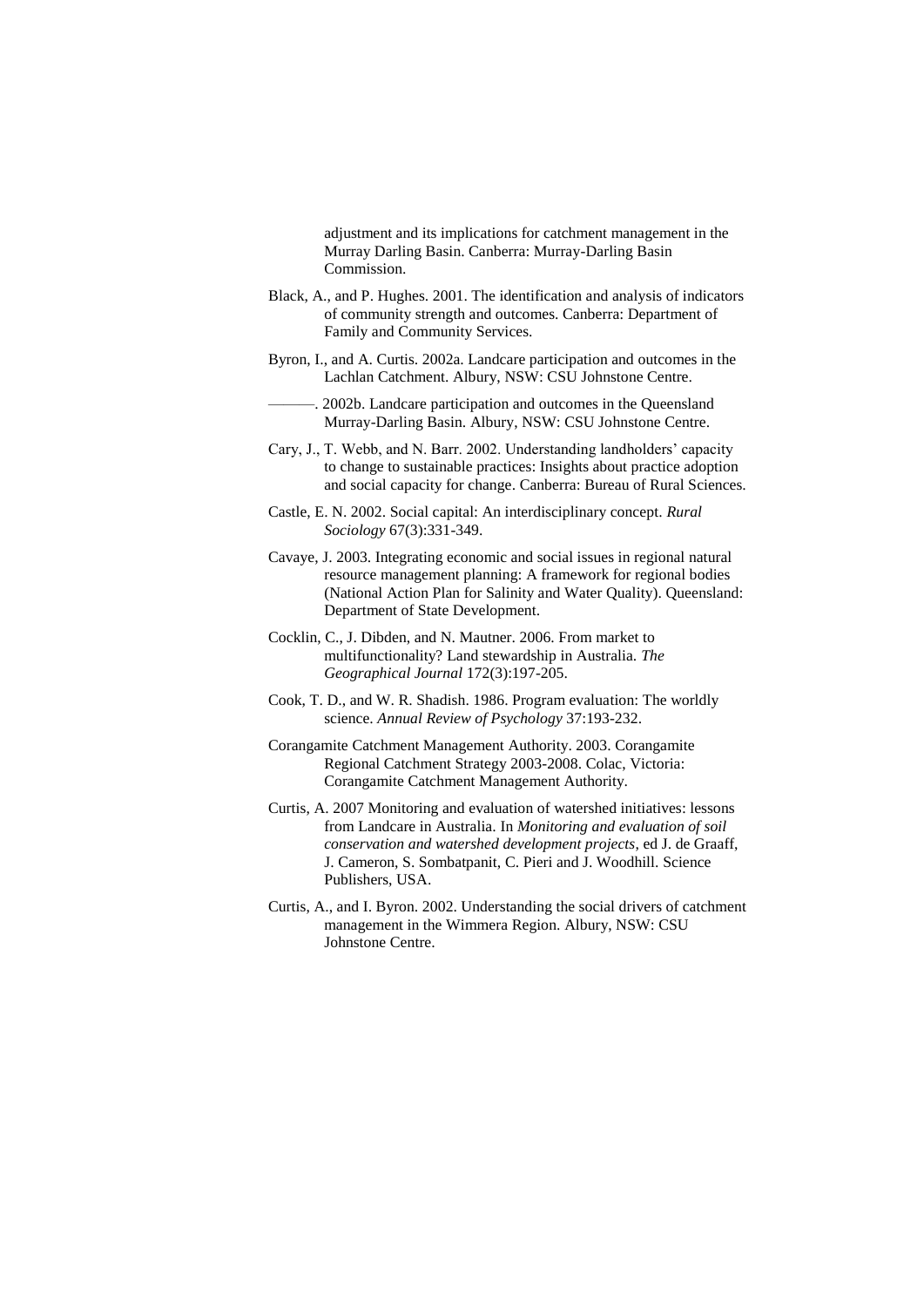- Curtis, A., P. Cooke, S. McDonald, and E. Mendham. 2006. Corangamite region social benchmarking survey 2006. Albury, NSW: CSU Institute for Land, Water and Society.
- Curtis, A., and T. De Lacy. 1996. Landcare in Australia: Does it make a difference? *Journal of Environmental Management* 46:119-137.
- Curtis, A., I. Ian Byron, and J. MacKay. 2005. Integrating socio-economic and biophysical data to underpin collaborative watershed management. *Journal of the American Water Resources Association* 41(3):549-563.
- Curtis, A., and M. Lockwood. 2000. Landcare and catchment management in Australia: Lessons for state-sponsored community participation. *Society and Natural Resources* 13(1):61-73.
- Curtis, A., M. Lockwood, and J. MacKay. 2001. Exploring landholder willingness and capacity to manage dryland salinity in the Goulburn-Broken Catchment. *Australian Journal of Environmental Management* 8(2):79-90.
- Curtis, A., D. Lucas, M. Nurse, and M. Skeen. 2008a. Achieving NRM outcomes through voluntary action: Lessons from landcare. Melbourne, Vic: Department of Sustainability and Environment.
- Curtis, A., J. MacKay, M. Van Nouhuys, M. Lockwood, I. Byron, and M. Graham. 2000. Exploring landholder willingness and capacity to manage dryland salinity: The Goulburn Broken Catchment. Albury, NSW: CSU Johnstone Centre.
- Curtis, A., S. McDonald, E. Mendham, and R. Sample. 2008b. Understanding the social drivers for natural resource management in the Wimmera region. Albury, NSW: CSU Institute for Land, Water and Society.
- Curtis, A., D. Race, and A. Robertson. 1998. Lesson from recent evaluations of natural resource management programs in Australia. *Australian Journal of Environmental Management* 5(2):109-119.
- Curtis, A., and A. Robertson. 2003a. Understanding landholder management of river frontages: The Goulburn Broken. *Ecological Management and Restoration* 4(1):45-54.
	- ———. 2003b. Who are program managers working with and does it matter? The experience with river frontage management in the Goulburn Broken. *Natural Resource Management* 6(2):25-32.
- Dillman, D. A. 1978. *Mail and telephone surveys: The total design method*. New York: John Wiley.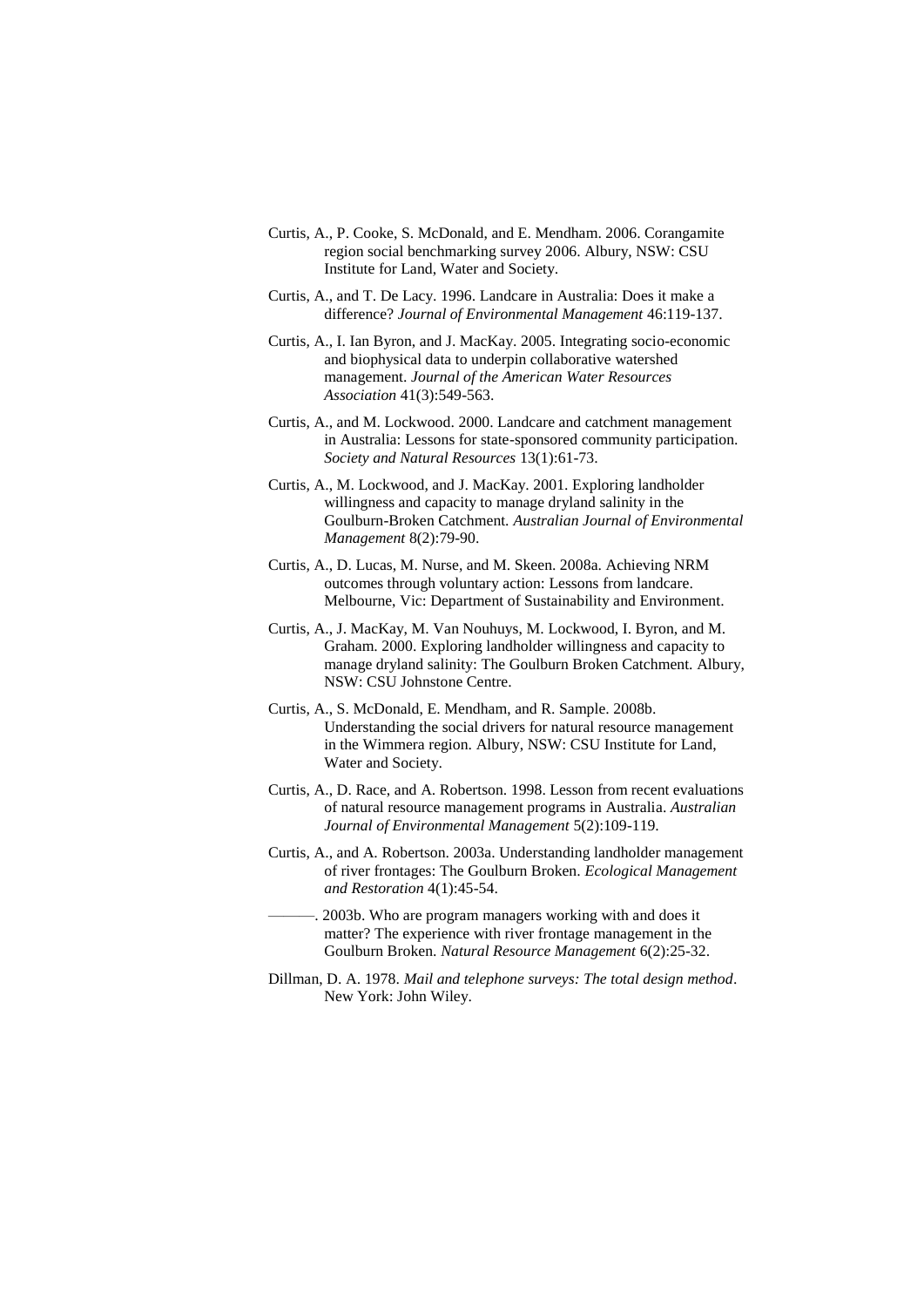- Dovers, S. R., and C. D. Mobbs. 1997. An alluring prospect? Ecology, and the requirements of adaptive management. In *Frontiers in ecology: Building the links*, ed. N. Klomp and I. D. Lunt. Oxford: Elsevier.
- Guerin, L. J., and T. F. Guerin. 1994. Constraints to the adoption of innovations in agricultural research and environmental management: A review. *Australian Journal of Experimental Agriculture* 34(4):549-572.
- Holmes, J. 2002. Diversity and change in Australia's rangelands: A postproductivist transition with a difference? *Transactions of the Institute of British Geographers* 27(3):362-384.
	- ———. 2006. Impulses towards a multifunctional transition in rural Australia: Gaps in the research agenda. *Journal of Rural Studies* 22(2):142-160.
- Mendham, E., and A. Curtis. 2010. Taking over the reins: Trends and impacts of changes in rural property ownership. *Society and Natural Resources* 23(7): DOI 10.1080/08941920801998893.
- Mendham, E., J. Millar, and A. Curtis. 2007. Landholder participation in native vegetation management in irrigation areas. *Ecological Management and Restoration* 8(1):42-48.
- Millar, J., and A. Curtis. 1997. Perennial grasses: Finding the balance. *Australian Journal of Soil and Water Conservation* 10(1):21-28.
- Pannell, D. J., G. R. Marshall, N. Barr, A. Curtis, F. Vanclay, and R. Wilkinson. 2006. Understanding and promoting adoption of conservation technologies by rural landholders. *Australian Journal of Experimental Agriculture* 46(11):1407-1424.
- Paton, S., A. Curtis, G. T. McDonald, and M. Woods. 2004. Regional natural resource management: Is it sustainable? *Australian Journal of Environmental Management* 11(4):259-267.
- Patton, M. Q. 1990. *Qualitative evaluation and research methods*. 2nd edn. Newbury Park, CA: Sage.
- Race, D., and A. Curtis. 1998. Socio-economic considerations for regional farm forestry development. *Australian Forestry* 60(4):233-239.
- Shultz, S., F. Saenz, and G. Hyman. 1998. Linking people to watershed protection planning with a GIS: A case study of a central American Watershed. *Society and Natural Resources* 11(7):663-675.